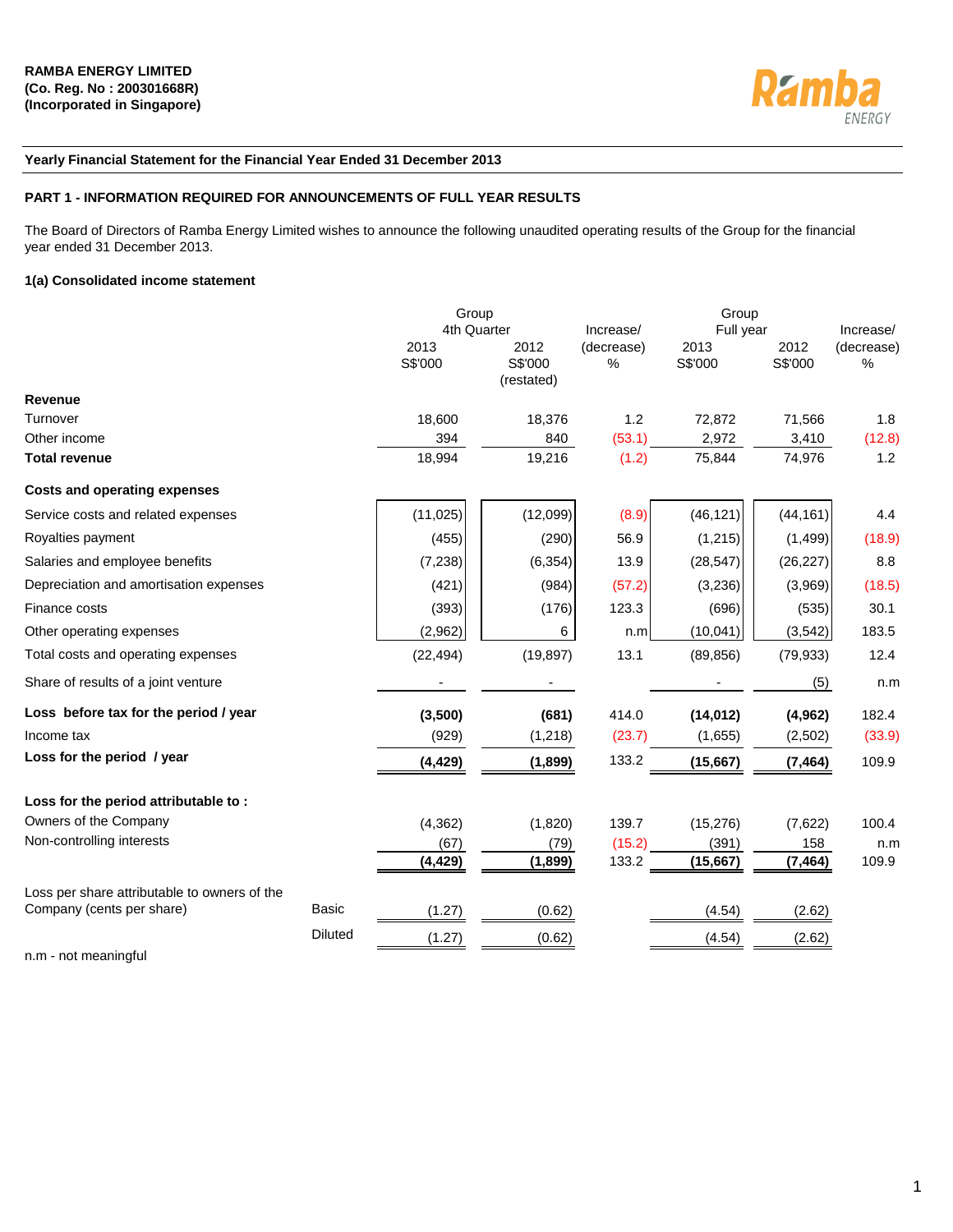|                                                               | Group       |                | Group     |         |  |  |
|---------------------------------------------------------------|-------------|----------------|-----------|---------|--|--|
|                                                               | 4th Quarter |                | Full year |         |  |  |
| <b>Notes to Group Income Statement</b>                        | 2013        | 2012           | 2013      | 2012    |  |  |
|                                                               | S\$'000     | S\$'000        | S\$'000   | S\$'000 |  |  |
| <b>Other income includes:</b>                                 |             |                |           |         |  |  |
| Interest income from banks                                    | 6           | $\overline{2}$ | 20        | 29      |  |  |
| Leasing income                                                | 118         | 83             | 447       | 331     |  |  |
| Diesel consumed by service partner (including fuel surcharge) | 136         | 134            | 560       | 566     |  |  |
| Other operating expenses includes:                            |             |                |           |         |  |  |
| Foreign exchange loss / (gain), net                           | (263)       | 6              | (1,616)   | (975)   |  |  |
| Legal and other professional fees                             | (641)       | 319            | (1,585)   | (734)   |  |  |
| Loss on disposal of intangible assets                         |             | (20)           |           | (40)    |  |  |
| (Loss) /gain on disposal of property, plant and equipment     | (5)         |                | 46        | 44      |  |  |
| Gain on disposal of a joint venture                           |             |                |           | 32      |  |  |
| Impairment of intangible assets                               |             | (150)          | (252)     | (150)   |  |  |
| Impairment of property, plant and equipment                   | (118)       | (51)           | (247)     | (51)    |  |  |
| Rental & utilities - office                                   | (112)       | (156)          | (479)     | (560)   |  |  |
| Other administrative & operating expenses                     | (710)       | (459)          | (2,514)   | (2,053) |  |  |
| Allowance for doubtful trade receivables                      | (564)       | (4)            | (564)     | (4)     |  |  |
| Write back on doubtful cash call from joint venture partner   |             |                |           | 2,545   |  |  |
| Gain on liquidation of an associate                           | 306         |                | 306       |         |  |  |
| Gain on disposal of rights shares of a former subsidiary      |             | 1,207          |           | 1,207   |  |  |
| <b>Finance costs comprises:</b>                               |             |                |           |         |  |  |
| Interest on borrowings                                        | (51)        | (43)           | (143)     | (211)   |  |  |
| Finance lease charges                                         | (48)        | (37)           | (259)     | (227)   |  |  |
| Accretion of interest for long term receivables               | (294)       | (97)           | (294)     | (97)    |  |  |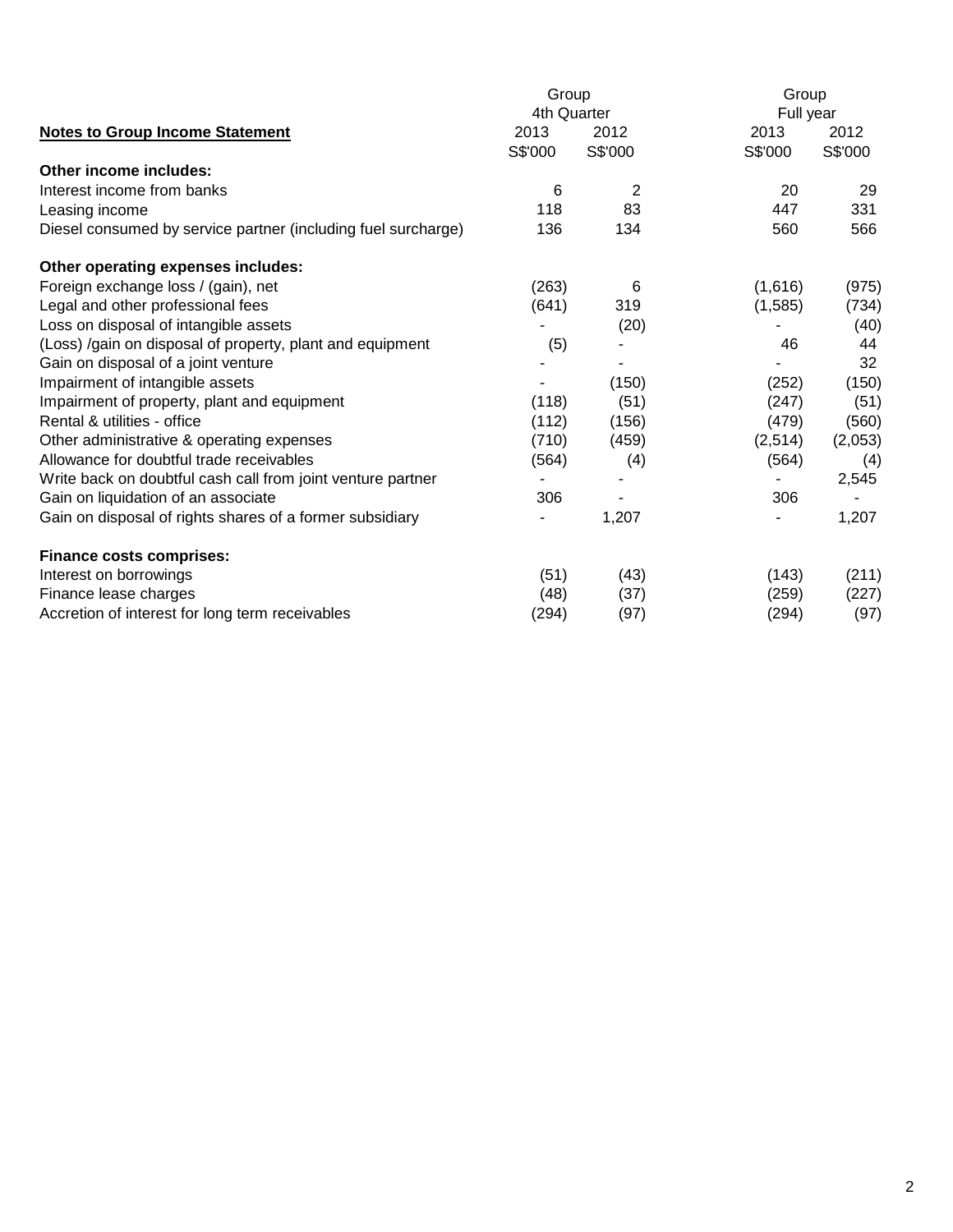# **1b(i) A statement of financial position (for the issuer and group), together with a comparative statement as at the end of the immediately preceding financial year.**

|                                                 | Group               |                     | Company             |                     |
|-------------------------------------------------|---------------------|---------------------|---------------------|---------------------|
| <b>Balance Sheets as at</b>                     | 31.12.13<br>S\$'000 | 31.12.12<br>S\$'000 | 31.12.13<br>S\$'000 | 31.12.12<br>S\$'000 |
| <b>Non-current assets</b>                       |                     |                     |                     |                     |
| Oil and gas properties                          | 24,804              | 20,670              |                     |                     |
| Property, plant and equipment                   | 9,702               | 11,819              | 445                 | 232                 |
| Intangible assets                               | 2,205               | 2,894               | 234                 | 386                 |
| Investment in exploration and evaluation assets | 37,023              | 23,255              |                     |                     |
| Investment in marketable securities             | 3                   | 3                   | 3                   | 3                   |
| Investment in subsidiaries                      |                     |                     | 2,848               | 2,744               |
| Investment in associate                         |                     | 66                  |                     | 50                  |
| Loans to subsidiaries                           |                     |                     | 38,991              | 38,992              |
| Other assets                                    |                     | 63                  |                     |                     |
| Leased assets                                   | 17                  | 42                  |                     |                     |
| Other receivables                               | 5,732               | 2,244               |                     |                     |
| Deferred tax assets                             | 91                  | 91                  |                     |                     |
| <b>Fixed deposits</b>                           | 1,316               | 1,306               |                     |                     |
|                                                 | 80,893              | 62,453              | 42,521              | 42,407              |
| <b>Current assets</b>                           |                     |                     |                     |                     |
| Trade receivables                               | 14,606              | 16,327              |                     |                     |
| Other receivables                               | 3,947               | 6,686               | 28,842              | 11,708              |
| Prepaid operating expenses                      | 933                 | 1,279               | 100                 | 390                 |
| Inventories                                     | 121                 | 84                  |                     |                     |
| Leased assets                                   | 25                  | 25                  |                     |                     |
| Cash and bank balances                          | 6,483               | 5,252               | 366                 | 867                 |
|                                                 | 26,115              | 29,653              | 29,308              | 12,965              |
| <b>Current liabilities</b>                      |                     |                     |                     |                     |
| Trade payables                                  | 17,589              | 15,764              |                     | ÷,                  |
| Other payables                                  | 10,979              | 9,058               | 1,243               | 2,013               |
| Provisions                                      | 266                 | 162                 |                     |                     |
| Finance lease liabilities                       | 1,545               | 1,412               | 71                  | 48                  |
| Term loans                                      | 685                 | 2,112               |                     |                     |
| Other Ioan                                      | 3,625               |                     | 3,625               |                     |
| Income tax payable                              | 98                  | 127                 |                     |                     |
|                                                 | 34,787              | 28,635              | 4,939               | 2,061               |
| Net current (liabilities) / assets              | (8, 672)            | 1,018               | 24,369              | 10,904              |
|                                                 |                     |                     |                     |                     |
| <b>Non-current liabilities</b>                  |                     |                     |                     |                     |
| Other payables                                  | 2,899               | 2,829               |                     |                     |
| Provisions                                      | 808                 | 719                 | 39                  | 39                  |
| Abandonment and site restoration liabilities    | 623                 | 491                 |                     |                     |
| Finance lease liabilities                       | 2,879               | 3,120               | 252                 | 115                 |
| Term loans                                      |                     | 685                 |                     |                     |
| Deferred tax liabilities                        | 6,352               | 4,774               |                     |                     |
|                                                 | 13,561              | 12,618              | 291                 | 154                 |
| <b>Net assets</b>                               | 58,660              | 50,853              | 66,599              | 53,157              |
| Equity attributable to the owners               |                     |                     |                     |                     |
| of the Company                                  |                     |                     |                     |                     |
| Share capital                                   | 84,263              | 64,256              | 84,263              | 64,256              |
| Treasury shares                                 | (935)               | (1,746)             | (935)               | (1,746)             |
| Other reserves                                  | 2,746               | 92                  | 5,190               | 4,553               |
| <b>Accumulated losses</b>                       | (26, 672)           | (11, 404)           | (21, 919)           | (13,906)            |
|                                                 | 59,402              | 51,198              | 66,599              | 53,157              |
| <b>Non-controlling interests</b>                | (742)               | (345)               |                     |                     |
| <b>Total equity</b>                             | 58,660              | 50,853              | 66,599              | 53,157              |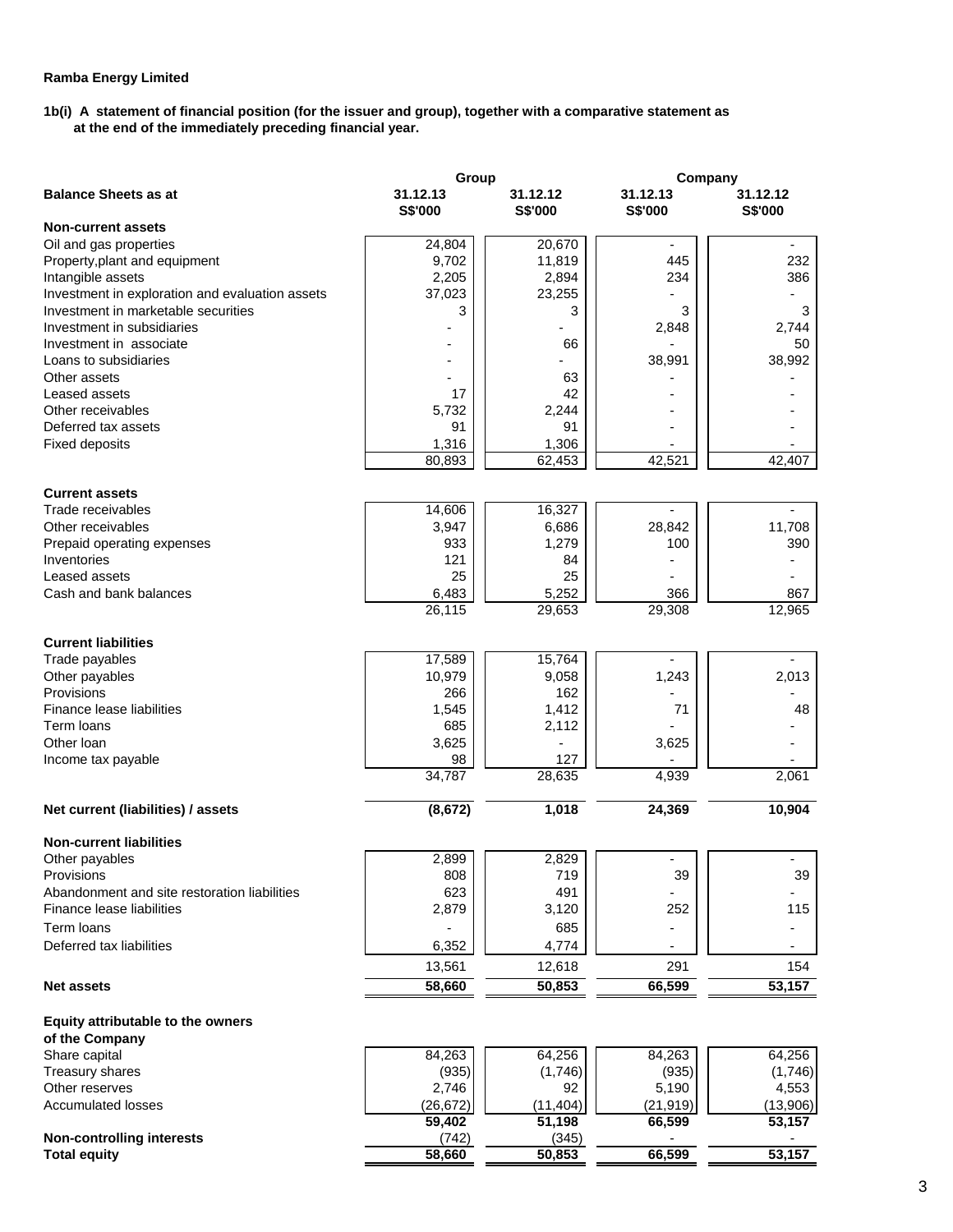**1(b)(ii). Aggregate amount of Group's borrowings and debt securities** 

|   |                                                    | 31 Dec 13<br><b>S\$'000</b> | 31 Dec 12<br><b>S\$'000</b> |
|---|----------------------------------------------------|-----------------------------|-----------------------------|
| 1 | Amount repayable in one year or less, or on demand |                             |                             |
|   | Secured                                            | 1,545                       | 1,412                       |
|   | Unsecured                                          | 4,310                       | 2,112                       |
| 2 | Amount repayable after one year                    |                             |                             |
|   | Secured                                            | 2,879                       | 3,120                       |
|   | Unsecured                                          |                             | 685                         |
|   | <b>Total</b>                                       | 8,734                       | 7,329                       |

The unsecured term loan are guaranteed by the Company. Certain subsidiaries of the Company pledged their transport equipment as security for facilities granted by financial institutions.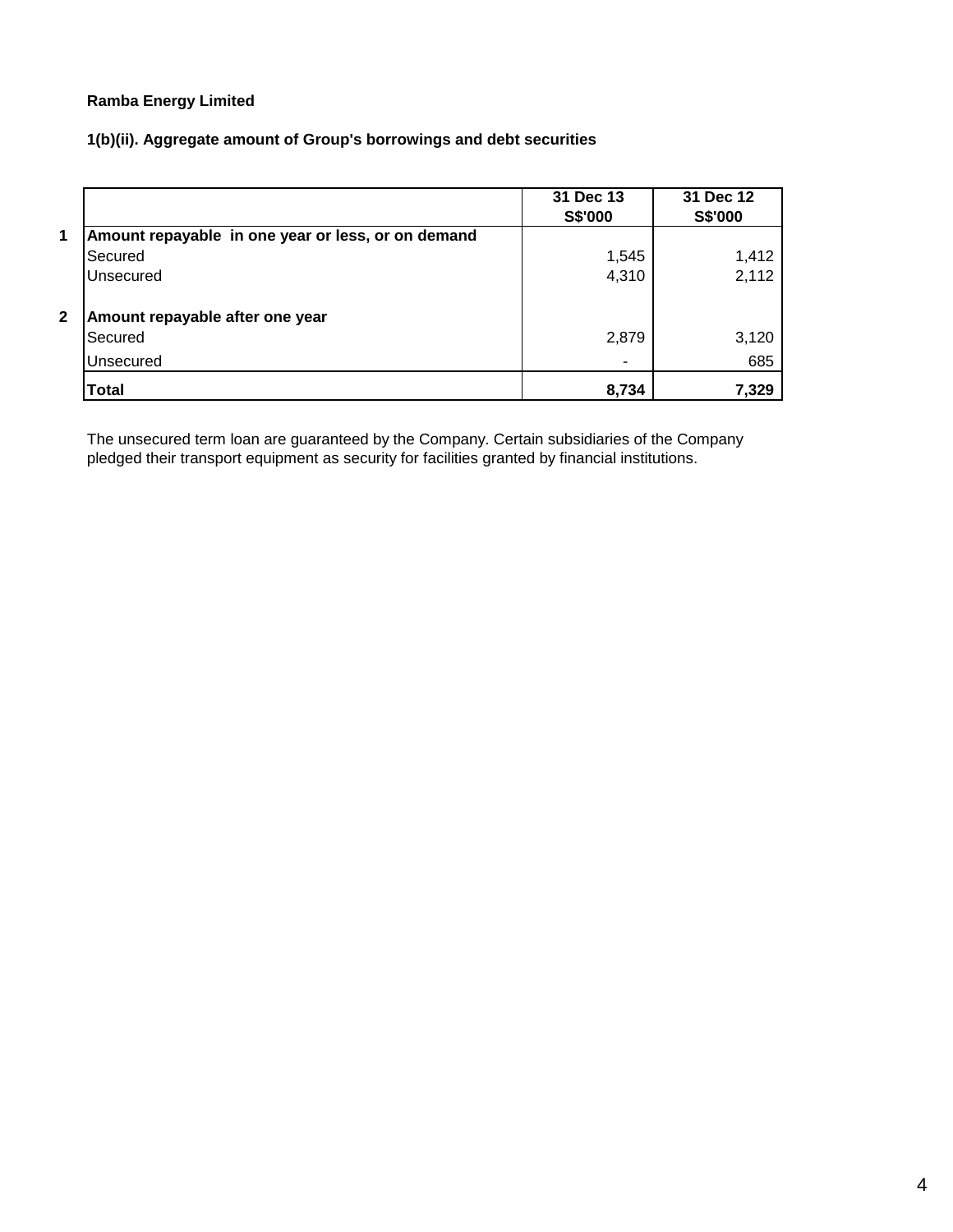# **STATEMENT OF COMPREHENSIVE INCOME**

|                                                                                                      | Group             |                          | Group<br><b>Full year</b> |                 |
|------------------------------------------------------------------------------------------------------|-------------------|--------------------------|---------------------------|-----------------|
|                                                                                                      | 4Q2013<br>S\$'000 | 4Q2012<br><b>S\$'000</b> | 2013<br>S\$'000           | 2012<br>S\$'000 |
| Loss, net of tax for the period / year                                                               | (4, 429)          | (1,899)                  | (15,667)                  | (7, 464)        |
| Other comprehensive income<br>Items that will not be reclassified subsequently to profit or<br>loss: |                   |                          |                           |                 |
| Remeasurement of defined benefit obligation                                                          | 100               |                          | 100                       |                 |
| Items that may be reclassified subsequently to profit or loss :                                      |                   |                          |                           |                 |
| Net loss on cash flow hedge                                                                          |                   |                          |                           | (2)             |
| Foreign currency translation                                                                         | 379               | (7)                      | 1,911                     | (2, 262)        |
| Total comprehensive loss for the period / year                                                       | (3,950)           | (1,906)                  | (13, 656)                 | (9, 728)        |
| Total comprehensive loss attributable to:                                                            |                   |                          |                           |                 |
| - Owners of the Company                                                                              | (3,892)           | (1,820)                  | (13, 259)                 | (9,910)         |
| - Non controlling interests                                                                          | (58)              | (86)                     | (397)                     | 182             |
|                                                                                                      | (3,950)           | (1,906)                  | (13, 656)                 | (9,728)         |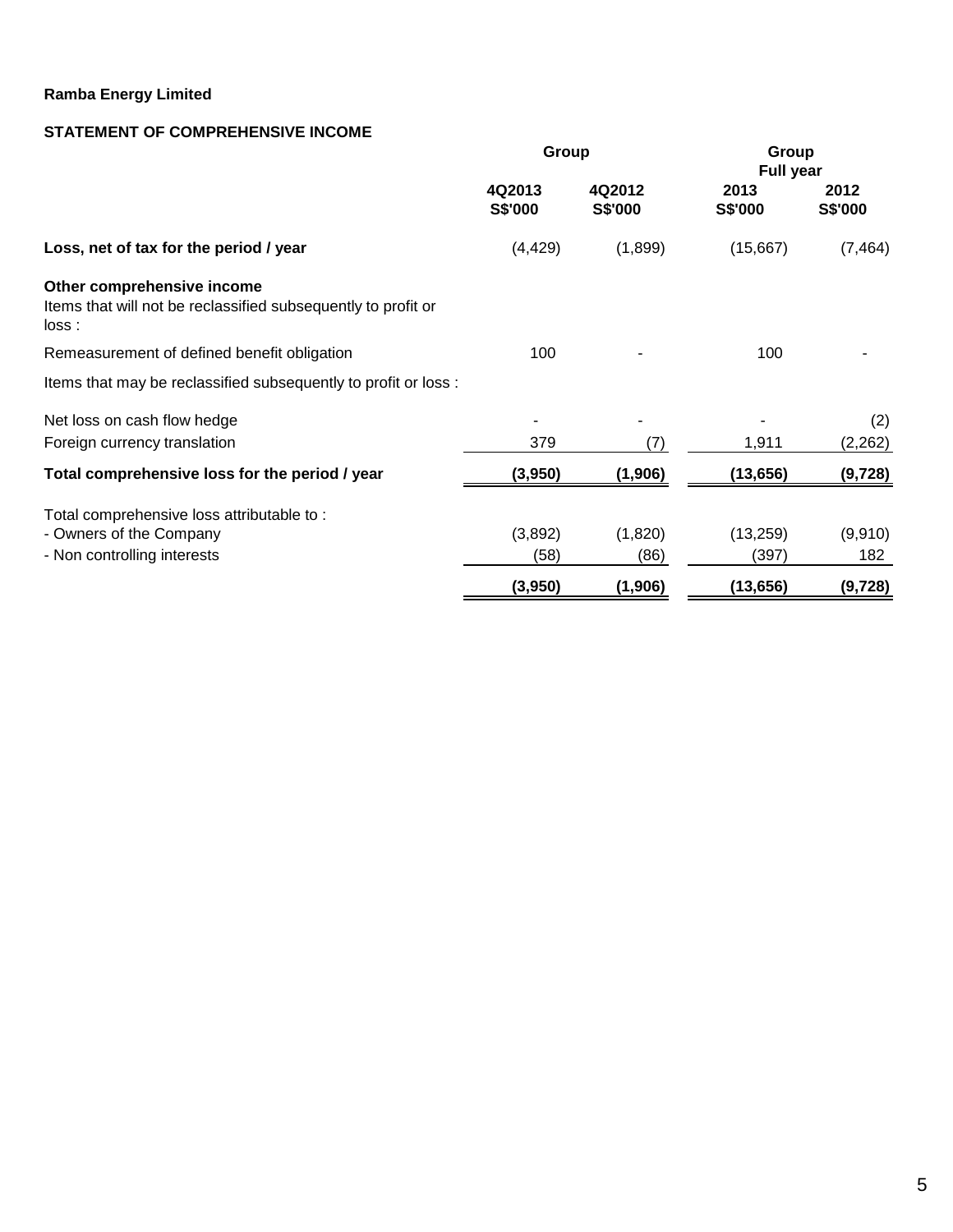**1(c) A cash flow statement (for the group), together with a comparative statement for the corresponding period of the immediately preceding financial year.** 

|                                                                                                                  | Group                     |                           | Group                                            |                            |
|------------------------------------------------------------------------------------------------------------------|---------------------------|---------------------------|--------------------------------------------------|----------------------------|
|                                                                                                                  | 4Q 2013<br><b>S\$'000</b> | 4Q 2012<br><b>S\$'000</b> | For the year ended<br>31.12.13<br><b>S\$'000</b> | 31.12.12<br><b>S\$'000</b> |
| Cash flows from operating activities :                                                                           |                           |                           |                                                  |                            |
| Loss before income tax for the period                                                                            | (3,500)                   | (681)                     | (14, 012)                                        | (4,962)                    |
| Adjustments for:                                                                                                 |                           |                           |                                                  |                            |
| Depreciation and amortisation expenses<br>Loss on disposal of intangible assets                                  | 421                       | 984<br>20                 | 3,236                                            | 3,969<br>40                |
| Gain on disposal of a joint venture                                                                              | ÷                         | $\overline{a}$            | ٠                                                | (32)                       |
| Loss / (gain) on disposal of property, plant and equipment                                                       | 5                         |                           | (46)                                             | (44)                       |
| Impairment of intangible assets                                                                                  |                           | 150                       | 252                                              | 150                        |
| Impairment of property, plant and equipment                                                                      | 118                       | 51                        | 247                                              | 51                         |
| Share of results of a joint venture<br>Share based payment                                                       | 960                       | 491                       | 2,810                                            | 5<br>1,750                 |
| Allowance for doubtful trade receivables                                                                         | 564                       | 4                         | 564                                              | $\overline{\mathbf{4}}$    |
| Write back on doubtful cash call from joint venture partner                                                      |                           |                           |                                                  | (2, 545)                   |
| Gain on liquidation of an associate                                                                              | (306)                     |                           | (306)                                            |                            |
| Remeasurement of defined benefit obligation                                                                      | 25                        |                           | 25                                               |                            |
| Unrealised foreign exchange loss<br>Finance costs                                                                | 227<br>393                | 176                       | 1,442<br>696                                     | 535                        |
| Interest income from banks                                                                                       | (6)                       | (2)                       | (20)                                             | (29)                       |
| Foreign exchange translation adjustments                                                                         | 53                        | 456                       | (63)                                             | 317                        |
| Operating cash flows before working capital changes                                                              | (1,046)                   | 1,649                     | (5, 175)                                         | (791)                      |
|                                                                                                                  |                           |                           |                                                  |                            |
| Changes in working capital<br>Trade receivables                                                                  | 378                       | (523)                     | 1,156                                            | (3,282)                    |
| Other receivables                                                                                                | (118)                     | (84)                      | (916)                                            | 3,048                      |
| Prepaid operating expenses                                                                                       | 326                       | (102)                     | 346                                              | (440)                      |
| Inventories                                                                                                      | (69)                      | (60)                      | (36)                                             | 120                        |
| Trade payables                                                                                                   | 1,005                     | 2,154                     | 1,825                                            | 5,425                      |
| Other payables and provisions                                                                                    | 2,549                     | 8                         | 2,408                                            | 1,244                      |
| Cash generated from / (used in) operations                                                                       | 3,025                     | 3,042                     | (392)                                            | 5,324                      |
| Interest income received                                                                                         | 6                         | $\overline{2}$            | 20                                               | 29                         |
| Income tax paid                                                                                                  | (353)                     | (515)                     | (286)                                            | (706)                      |
| Finance costs paid                                                                                               | (99)                      | (79)                      | (402)                                            | (438)                      |
| Net cash flows generated from / (used in) operating activities                                                   | 2,579                     | 2,450                     | (1,060)                                          | 4,209                      |
| Cash flows from investing activities :                                                                           |                           |                           |                                                  |                            |
| Proceeds from sales of available for sale assets                                                                 | $\blacksquare$            | 33                        |                                                  | 2,154                      |
| Proceeds from disposal of property, plant and equipment                                                          |                           |                           | 106                                              | 44                         |
| Purchase of property, plant and equipment and oil and gas properties                                             | (909)                     |                           | (4,670)                                          | (3,759)                    |
| Capital repayment to non-controlling interests                                                                   |                           | (33)                      |                                                  | (33)                       |
| Proceeds from liquidation of an associate<br>Cash call advances                                                  | 371                       |                           | 371                                              | 2,520                      |
| Acquisition of intangible assets                                                                                 | (40)                      | 2,520                     | (56)                                             | (547)                      |
| Acquisition of exploration & evaluation assets                                                                   | (3,627)                   | (3, 476)                  | (12,964)                                         | (11, 055)                  |
| Deposit received for participation interest in potential concession                                              |                           | 340                       |                                                  | 2,027                      |
| Proceeds from disposal of intangible assets                                                                      |                           | 16                        |                                                  | 39                         |
| Net cash flows used in investing activities                                                                      | (4,205)                   | (600)                     | (17, 213)                                        | (8,610)                    |
|                                                                                                                  |                           |                           |                                                  |                            |
| Cash flows from financing activities :                                                                           |                           |                           |                                                  |                            |
| Proceeds from rights issues<br>Proceeds from exercise of employee shares options (net of expenses)               | 47                        |                           | 18,435<br>187                                    |                            |
| Proceeds from loan                                                                                               | 625                       |                           | 3,625                                            |                            |
| Repayment of term loans                                                                                          | (306)                     | (783)                     | (2, 177)                                         | (2, 426)                   |
| Repayment of finance lease liabilities                                                                           | (354)                     | (929)                     | (660)                                            | (1, 577)                   |
| Decrease/ (increase) in fixed deposits pledged                                                                   |                           | 51                        | (10)                                             | 393                        |
| Net cash flows from / (used in) financing activities                                                             | 12                        | (1,661)                   | 19,400                                           | (3,610)                    |
|                                                                                                                  |                           |                           |                                                  |                            |
| Net (decrease)/ increase in cash and cash equivalents                                                            | (1,614)                   | 189                       | 1,127                                            | (8,011)                    |
| Effect of exchange rate changes on cash and cash equivalents<br>Cash and cash equivalents at beginning of period | 19<br>8,078               | (15)<br>5,078             | 104<br>5,252                                     | (345)<br>13,608            |
| Cash and cash equivalents at end of period<br>Note A                                                             | 6,483                     | 5,252                     | 6,483                                            | 5,252                      |
| Note A                                                                                                           |                           |                           |                                                  |                            |
| Cash on hand and at bank                                                                                         | 6,483                     | 5,252                     | 6,483                                            | 5,252                      |
| <b>Fixed deposits</b>                                                                                            | 1,316                     | 1,306                     | 1,316                                            | 1,306                      |
| Cash and deposits                                                                                                | 7,799                     | 6,558                     | 7,799                                            | 6,558                      |
| Less: Restricted cash classified as non-current assets                                                           | (1,316)                   | (1,306)                   | (1,316)                                          | (1,306)                    |
| Less: Restricted cash classified as current assets<br>Cash and cash equivalents                                  | 6,483                     | 5,252                     | 6,483                                            | 5,252                      |
|                                                                                                                  |                           |                           |                                                  |                            |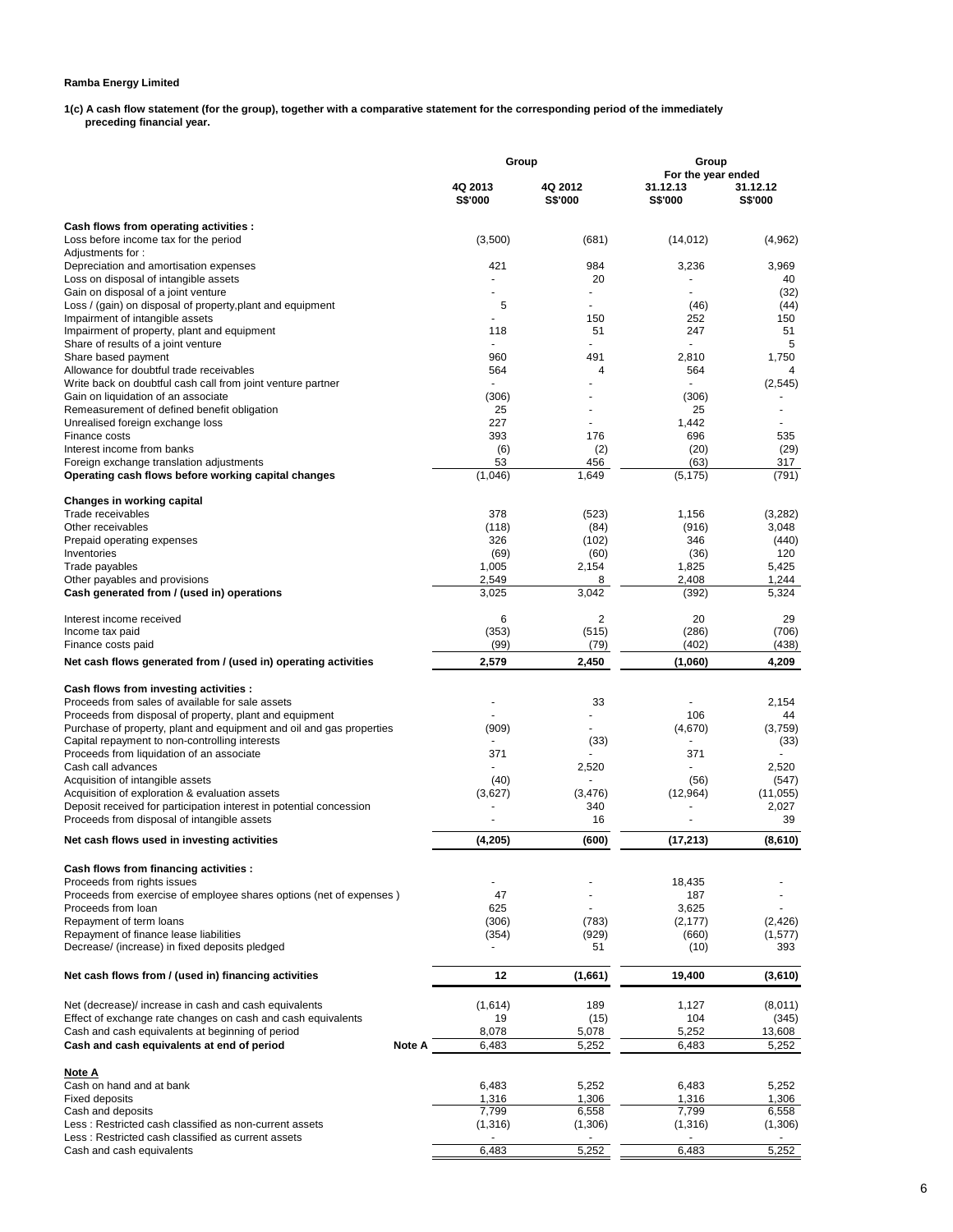1 (d) (i) A statement (for the issuer and group) showing either (i) all changes in equity or (ii) changes in equity other than those arising from capitalisation issues and distributions to shareholders, together with a **comparative statement for the corresponding period of the immediately preceding financial year.**

|                                                                                                    |                            |                                                                            |                             |                               |                                  | Attributable to owners of the Company |                                           |                                                       |                                                        |                               |                                         |
|----------------------------------------------------------------------------------------------------|----------------------------|----------------------------------------------------------------------------|-----------------------------|-------------------------------|----------------------------------|---------------------------------------|-------------------------------------------|-------------------------------------------------------|--------------------------------------------------------|-------------------------------|-----------------------------------------|
| Group                                                                                              | Total<br>Equity<br>S\$'000 | Equity<br>attributable to<br>owners of the<br>Company,<br>total<br>S\$'000 | Share<br>capital<br>S\$'000 | Treasury<br>shares<br>S\$'000 | Accumulated<br>losses<br>S\$'000 | Other<br>reserves<br>total<br>S\$'000 | Share based<br>payment reserve<br>S\$'000 | Foreign currency<br>translation<br>reserve<br>S\$'000 | Gain on<br>reissuance of<br>treasury shares<br>S\$'000 | Capital<br>reserve<br>S\$'000 | Non controlling<br>interests<br>S\$'000 |
| Opening balance as at 1 January 2013                                                               | 50,853                     | 51,198                                                                     | 64,256                      | (1,746)                       | (11, 404)                        | 92                                    | 1,807                                     | (4,809)                                               | 2,746                                                  | 348                           | (345)                                   |
| Loss for the period                                                                                | (3, 195)                   | (3, 112)                                                                   |                             | $\overline{\phantom{a}}$      | (3, 112)                         |                                       |                                           |                                                       |                                                        |                               | (83)                                    |
| Other comprehensive income                                                                         |                            |                                                                            |                             |                               |                                  |                                       |                                           |                                                       |                                                        |                               |                                         |
| Exchange differences on translating foreign operations                                             | 817                        | 823                                                                        |                             | $\overline{\phantom{a}}$      | $\sim$                           | 823                                   | $\overline{\phantom{a}}$                  | 823                                                   |                                                        |                               | (6)                                     |
| Total comprehensive (loss) / income for the period<br>Contributions by and distributions to owners | (2, 378)                   | (2, 289)                                                                   |                             |                               | (3, 112)                         | 823                                   |                                           | 823                                                   |                                                        |                               | (89)                                    |
| Issuance of shares arising from rights issues                                                      | 19,366                     | 19,366                                                                     | 19,366                      |                               |                                  | ä,                                    |                                           |                                                       |                                                        |                               |                                         |
| Issuance of shares pursuant to RGPSP / RGSOS                                                       | 55                         | 55                                                                         | 145                         | 61                            | 8                                | (159)                                 | (149)                                     |                                                       | (10)                                                   |                               |                                         |
| Grant of equity settled share based payment to employees                                           | 347                        | 347                                                                        |                             |                               |                                  | 347                                   | 347                                       |                                                       |                                                        |                               |                                         |
| Share issuance expenses                                                                            | (881)                      | (881)                                                                      | (881)                       |                               |                                  |                                       |                                           |                                                       |                                                        |                               |                                         |
| Total contributions by and distributions to owners                                                 | 18,887                     | 18,887                                                                     | 18,630                      | 61                            | 8                                | 188                                   | 198                                       |                                                       | (10)                                                   |                               |                                         |
| Total transactions with owners in their capacity as owners                                         | 18,887                     | 18,887                                                                     | 18,630                      | 61                            | 8                                | 188                                   | 198                                       |                                                       | (10)                                                   |                               |                                         |
| Closing balance as at 31 March 2013                                                                | 67,362                     | 67,796                                                                     | 82,886                      | (1,685)                       | (14, 508)                        | 1,103                                 | 2,005                                     | (3,986)                                               | 2,736                                                  | 348                           | (434)                                   |
| 2Q 2013                                                                                            |                            |                                                                            |                             |                               |                                  |                                       |                                           |                                                       |                                                        |                               |                                         |
| Loss for the period                                                                                | (3,614)                    | (3, 514)                                                                   |                             |                               | (3, 514)                         | $\blacksquare$                        |                                           |                                                       |                                                        |                               | (100)                                   |
| Other comprehensive income                                                                         |                            |                                                                            |                             |                               |                                  |                                       |                                           |                                                       |                                                        |                               |                                         |
| Exchange differences on translating foreign operations                                             | 745                        | 756                                                                        |                             |                               |                                  | 756                                   |                                           | 756                                                   |                                                        |                               | (11)                                    |
| Total comprehensive (loss) / income for the period                                                 | (2,869)                    | (2,758)                                                                    |                             |                               | (3, 514)                         | 756                                   |                                           | 756                                                   |                                                        |                               | (111)                                   |
| Contributions by and distributions to owners                                                       |                            |                                                                            |                             |                               |                                  |                                       |                                           |                                                       |                                                        |                               |                                         |
| Grant of equity settled share based payment to employees                                           | 648                        | 648                                                                        |                             |                               |                                  | 648                                   | 648                                       |                                                       |                                                        |                               |                                         |
| Issuance of shares pursuant to RGPSP / RGSOS                                                       | 98                         | 98                                                                         | 65                          | 80                            |                                  | (47)                                  | (47)                                      |                                                       |                                                        |                               |                                         |
| Share issuance expenses                                                                            | (21)                       | (21)                                                                       | (21)                        |                               |                                  | ۰                                     |                                           |                                                       |                                                        |                               |                                         |
| Total contributions by and distributions to owners                                                 | 725                        | 725                                                                        | 44                          | 80                            | $\sim$                           | 601                                   | 601                                       | $\overline{\phantom{a}}$                              | $\blacksquare$                                         | $\sim$                        | $\blacksquare$                          |
| Total transactions with owners in their capacity as owners                                         | 725                        | 725                                                                        | 44                          | 80                            |                                  | 601                                   | 601                                       |                                                       |                                                        |                               |                                         |
| Closing balance as at 30 June 2013                                                                 | 65,218                     | 65,763                                                                     | 82,930                      | (1,605)                       | (18, 022)                        | 2,460                                 | 2,606                                     | (3,230)                                               | 2,736                                                  | 348                           | (545)                                   |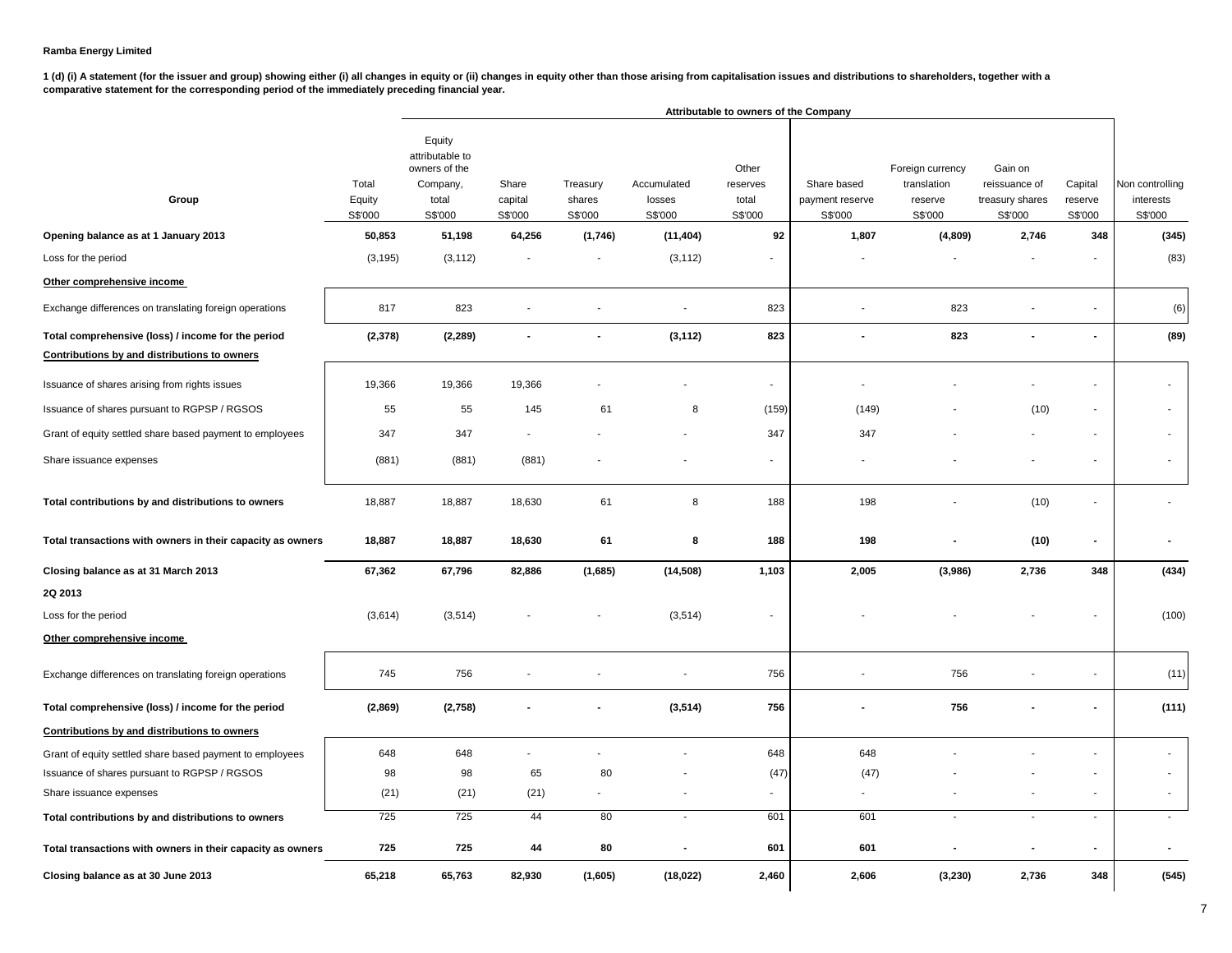1 (d) (i) A statement (for the issuer and group) showing either (i) all changes in equity or (ii) changes in equity other than those arising from capitalisation issues and distributions to shareholders, together with a com

|                                                               |                                      |                                                                                      |                                       |                                          |                                  |                                                | Attributable to owners of the Company              |                                                       |                                               |                                                                 |                                      |                                                  |
|---------------------------------------------------------------|--------------------------------------|--------------------------------------------------------------------------------------|---------------------------------------|------------------------------------------|----------------------------------|------------------------------------------------|----------------------------------------------------|-------------------------------------------------------|-----------------------------------------------|-----------------------------------------------------------------|--------------------------------------|--------------------------------------------------|
| Group                                                         | Total<br>Equity<br>S\$'000<br>65,218 | Equity<br>attributable to<br>owners of the<br>Company,<br>total<br>S\$'000<br>65,763 | Share<br>capital<br>S\$'000<br>82,930 | Treasury<br>shares<br>S\$'000<br>(1,605) | Accumulated<br>losses<br>S\$'000 | Other<br>reserves<br>total<br>S\$'000<br>2,460 | Share based<br>payment reserve<br>S\$'000<br>2,606 | Foreign currency<br>translation<br>reserve<br>S\$'000 | Others<br>S\$'000<br>$\overline{\phantom{a}}$ | Gain on<br>reissuance of<br>treasury shares<br>S\$'000<br>2,736 | Capital<br>reserve<br>S\$'000<br>348 | Non controlling<br>interests<br>S\$'000<br>(545) |
| Opening balance as at 30 June 2013                            |                                      |                                                                                      |                                       |                                          | (18,022)                         |                                                |                                                    | (3,230)                                               |                                               |                                                                 |                                      |                                                  |
| 3Q 2013                                                       |                                      |                                                                                      |                                       |                                          |                                  |                                                |                                                    |                                                       |                                               |                                                                 |                                      |                                                  |
| Loss for the period                                           | (4, 429)                             | (4,288)                                                                              |                                       |                                          | (4,288)                          |                                                |                                                    |                                                       |                                               |                                                                 |                                      | (141)                                            |
| Other comprehensive income                                    |                                      |                                                                                      |                                       |                                          |                                  |                                                |                                                    |                                                       |                                               |                                                                 |                                      |                                                  |
| Exchange differences on translating foreign operations        | (30)                                 | (32)                                                                                 |                                       | $\blacksquare$                           | $\overline{\phantom{a}}$         | (32)                                           |                                                    | (32)                                                  |                                               |                                                                 | $\overline{\phantom{a}}$             | $\overline{2}$                                   |
| Total comprehensive loss for the period                       | (4, 459)                             | (4, 320)                                                                             | $\sim$                                | $\blacksquare$                           | (4, 288)                         | (32)                                           | $\sim$                                             | (32)                                                  | $\overline{\phantom{a}}$                      | $\mathbf{r}$                                                    | $\sim$                               | (139)                                            |
| Contributions by and distributions to owners                  |                                      |                                                                                      |                                       |                                          |                                  |                                                |                                                    |                                                       |                                               |                                                                 |                                      |                                                  |
| Grant of equity settled share based payment to employees      | 846                                  | 846                                                                                  | $\overline{\phantom{a}}$              | $\overline{\phantom{a}}$                 |                                  | 846                                            | 846                                                |                                                       |                                               | $\blacksquare$                                                  |                                      |                                                  |
| Issuance of shares pursuant to RGPSP / RGSOS                  | (3)                                  | (3)                                                                                  | 483                                   | 356                                      |                                  | (842)                                          | (736)                                              |                                                       |                                               | (106)                                                           |                                      |                                                  |
| Total contributions by and distributions to owners            | 843                                  | 843                                                                                  | 483                                   | 356                                      | $\blacksquare$                   | $\overline{4}$                                 | 110                                                | $\overline{\phantom{a}}$                              |                                               | (106)                                                           | $\sim$                               | $\overline{\phantom{a}}$                         |
| Total transactions with owners in their capacity as<br>owners | 843                                  | 843                                                                                  | 483                                   | 356                                      |                                  | $\overline{4}$                                 | 110                                                |                                                       |                                               | (106)                                                           | $\blacksquare$                       | $\blacksquare$                                   |
| Closing balance as at 30 September 2013                       | 61,602                               | 62,286                                                                               | 83,413                                | (1, 249)                                 | (22, 310)                        | 2,432                                          | 2,716                                              | (3, 262)                                              |                                               | 2,630                                                           | 348                                  | (684)                                            |
| 4Q 2013                                                       |                                      |                                                                                      |                                       |                                          |                                  |                                                |                                                    |                                                       |                                               |                                                                 |                                      |                                                  |
| Loss for the period                                           | (4, 429)                             | (4, 362)                                                                             |                                       |                                          | (4, 362)                         | $\overline{\phantom{a}}$                       |                                                    |                                                       |                                               |                                                                 |                                      | (67)                                             |
| Other comprehensive income                                    |                                      |                                                                                      |                                       |                                          |                                  |                                                |                                                    |                                                       |                                               |                                                                 |                                      |                                                  |
| Remeasurement of defined benefit obligation                   | 100                                  | 100                                                                                  |                                       |                                          |                                  | 100                                            |                                                    | $\blacksquare$                                        | 100                                           |                                                                 |                                      |                                                  |
| Exchange differences on translating foreign operations        | 379                                  | 370                                                                                  |                                       |                                          |                                  | 370                                            |                                                    | 370                                                   |                                               |                                                                 |                                      | 9                                                |
| Total comprehensive (loss) / income for the period            | (3,950)                              | (3,892)                                                                              | $\sim$                                | $\blacksquare$                           | (4, 362)                         | 470                                            | $\overline{\phantom{a}}$                           | 370                                                   | 100                                           |                                                                 | $\sim$                               | (58)                                             |
| Contributions by and distributions to owners                  |                                      |                                                                                      |                                       |                                          |                                  |                                                |                                                    |                                                       |                                               |                                                                 |                                      |                                                  |
| Grant of equity settled share based payment to employees      | 960                                  | 960                                                                                  | $\overline{\phantom{a}}$              | ÷,                                       |                                  | 960                                            | 960                                                |                                                       |                                               |                                                                 |                                      |                                                  |
| Issuance of shares pursuant to RGPSP / RGSOS                  | 57                                   | 57                                                                                   | 859                                   | 314                                      |                                  | (1, 116)                                       | (1, 116)                                           |                                                       |                                               |                                                                 |                                      |                                                  |
| Share issuance expenses                                       | (9)                                  | (9)                                                                                  | (9)                                   |                                          |                                  | $\sim$                                         |                                                    |                                                       |                                               |                                                                 |                                      |                                                  |
| Total contributions by and distributions to owners            | 1,008                                | 1,008                                                                                | 850                                   | 314                                      | $\overline{\phantom{a}}$         | (156)                                          | (156)                                              | $\overline{\phantom{a}}$                              |                                               | $\blacksquare$                                                  | $\overline{a}$                       |                                                  |
| Total transactions with owners in their capacity as<br>owners | 1,008                                | 1,008                                                                                | 850                                   | 314                                      |                                  | (156)                                          | (156)                                              |                                                       |                                               | ÷.                                                              |                                      |                                                  |
| Closing balance as at 31 December 2013                        | 58,660                               | 59,402                                                                               | 84,263                                | (935)                                    | (26, 672)                        | 2,746                                          | 2,560                                              | (2,892)                                               | 100                                           | 2,630                                                           | 348                                  | (742)                                            |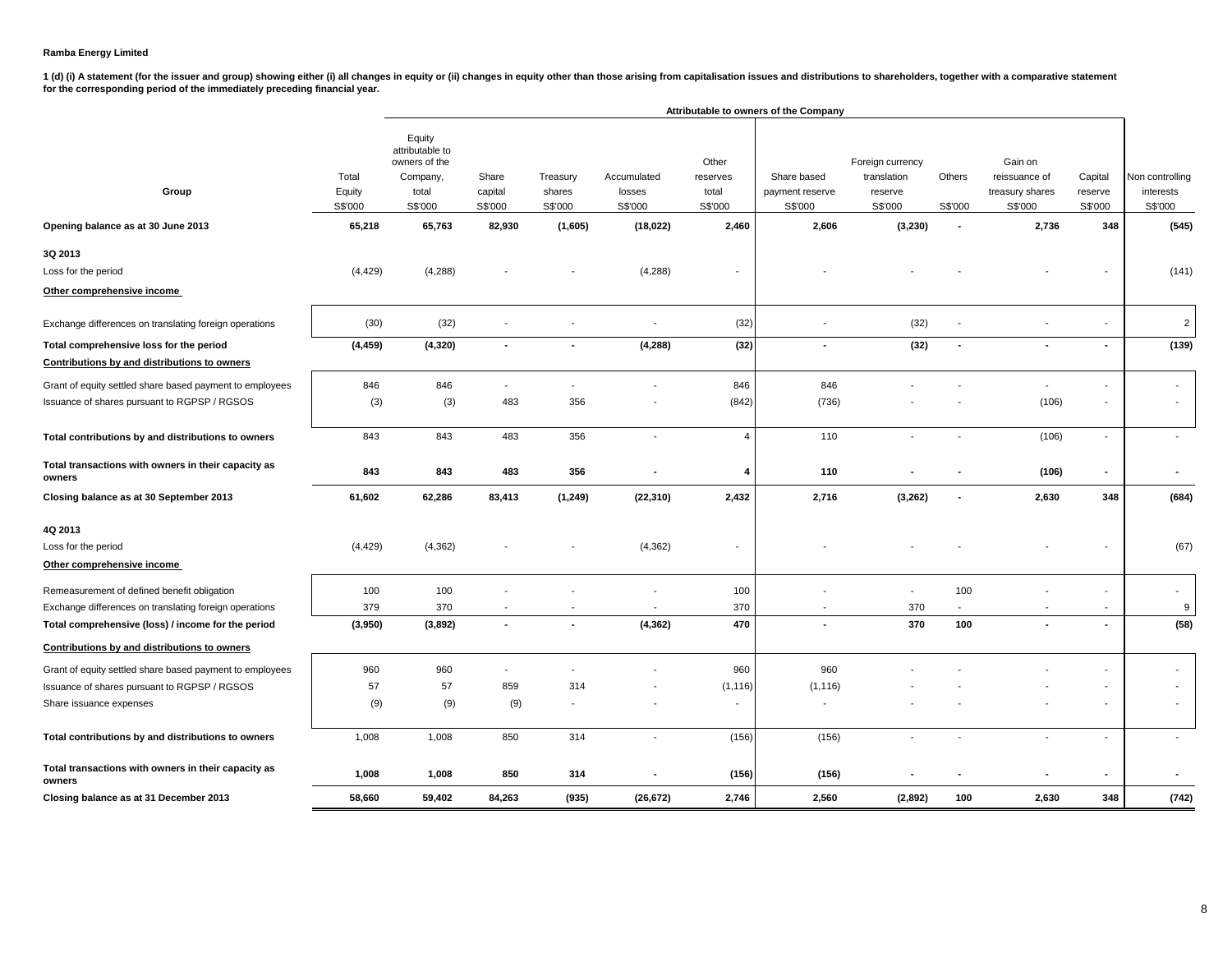1 (d) (i) A statement (for the issuer and group) showing either (i) all changes in equity or (ii) changes in equity other than those arising from capitalisation issues and distributions to shareholders, together with a com **for the corresponding period of the immediately preceding financial year.**

|                                                               |                            |                                                                            |                             |                               |                                  |                                       | Attributable to owners of the Company     |                               |                                                       |                                                        |                               |                                         |
|---------------------------------------------------------------|----------------------------|----------------------------------------------------------------------------|-----------------------------|-------------------------------|----------------------------------|---------------------------------------|-------------------------------------------|-------------------------------|-------------------------------------------------------|--------------------------------------------------------|-------------------------------|-----------------------------------------|
| Group                                                         | Total<br>Equity<br>S\$'000 | Equity<br>attributable to<br>owners of the<br>Company,<br>total<br>S\$'000 | Share<br>capital<br>S\$'000 | Treasury<br>shares<br>S\$'000 | Accumulated<br>losses<br>S\$'000 | Other<br>reserves<br>total<br>S\$'000 | Share based<br>payment reserve<br>S\$'000 | Hedging<br>reserve<br>S\$'000 | Foreign currency<br>translation<br>reserve<br>S\$'000 | Gain on<br>reissuance of<br>treasury shares<br>S\$'000 | Capital<br>reserve<br>S\$'000 | Non controlling<br>interests<br>S\$'000 |
| Opening balance as at 1 January 2012                          | 58,834                     | 59,361                                                                     | 63,804                      | (2, 384)                      | (4,590)                          | 2,531                                 | 1,492                                     | $\overline{2}$                | (2,523)                                               | 2,656                                                  | 904                           | (527)                                   |
| Loss for the period<br>Other comprehensive income             | (3,833)                    | (3, 492)                                                                   | $\overline{\phantom{a}}$    | $\overline{\phantom{a}}$      | (3, 492)                         |                                       |                                           |                               | $\overline{\phantom{a}}$                              |                                                        |                               | (341)                                   |
| Net gain on cashflow hedge                                    | 8                          | 8                                                                          | $\sim$                      | $\overline{a}$                | $\overline{a}$                   | 8                                     | $\overline{\phantom{a}}$                  | 8                             | $\overline{\phantom{a}}$                              | $\overline{a}$                                         | $\overline{a}$                | $\overline{a}$                          |
| Exchange differences on translating foreign<br>operations     | (1,041)                    | (1,073)                                                                    |                             |                               | $\overline{\phantom{a}}$         | (1,073)                               | $\overline{\phantom{a}}$                  | $\overline{\phantom{a}}$      | (1,073)                                               |                                                        | $\overline{\phantom{a}}$      | 32                                      |
| Total comprehensive loss for the period                       | (4,866)                    | (4, 557)                                                                   | $\overline{\phantom{a}}$    | $\blacksquare$                | (3, 492)                         | (1,065)                               | $\blacksquare$                            | 8                             | (1,073)                                               | ٠                                                      | $\blacksquare$                | (309)                                   |
| Contributions by and distributions to owners                  |                            |                                                                            |                             |                               |                                  |                                       |                                           |                               |                                                       |                                                        |                               |                                         |
| Grant of equity settled share based payment to<br>employee    | 193                        | 193                                                                        |                             |                               | $\mathbf{3}$                     | 190                                   | 190                                       |                               |                                                       |                                                        | $\overline{\phantom{a}}$      |                                         |
| Issuance of shares pursuant to RGPSP / RGSOS                  | 134                        | 134                                                                        | 134                         | 25                            |                                  | (25)                                  | (20)                                      |                               |                                                       | (5)                                                    |                               |                                         |
| Share issuance expenses                                       | (2)                        | (2)                                                                        | (2)                         |                               |                                  | $\overline{\phantom{a}}$              | $\overline{\phantom{a}}$                  |                               |                                                       |                                                        | $\overline{\phantom{a}}$      |                                         |
| Total contributions by and distributions to<br>owners         | 325                        | 325                                                                        | 132                         | 25                            | 3                                | 165                                   | 170                                       |                               | $\overline{\phantom{a}}$                              | (5)                                                    |                               |                                         |
| Total transactions with owners in their capacity<br>as owners | 325                        | 325                                                                        | 132                         | 25                            | 3                                | 165                                   | 170                                       |                               |                                                       | (5)                                                    |                               |                                         |
| Closing balance as at 31 March 2012                           | 54,293                     | 55,129                                                                     | 63,936                      | (2, 359)                      | (8,079)                          | 1,631                                 | 1,662                                     | 10                            | (3,596)                                               | 2,651                                                  | 904                           | (836)                                   |
| 2Q 2012                                                       |                            |                                                                            |                             |                               |                                  |                                       |                                           |                               |                                                       |                                                        |                               |                                         |
| Profit for the period                                         | 972                        | 318                                                                        |                             |                               | 318                              | $\overline{\phantom{a}}$              |                                           |                               |                                                       |                                                        | $\blacksquare$                | 654                                     |
| Other comprehensive income                                    |                            |                                                                            |                             |                               |                                  |                                       |                                           |                               |                                                       |                                                        |                               |                                         |
| Net loss on cashflow hedge                                    | (10)                       | (10)                                                                       |                             |                               | $\overline{\phantom{a}}$         | (10)                                  |                                           | (10)                          | $\overline{\phantom{a}}$                              |                                                        | $\overline{a}$                | $\overline{\phantom{a}}$                |
| Exchange differences on translating foreign<br>operations     | 628                        | 630                                                                        |                             |                               | $\overline{\phantom{a}}$         | 630                                   |                                           | $\overline{\phantom{a}}$      | 630                                                   |                                                        | $\overline{\phantom{a}}$      | (2)                                     |
| Total comprehensive income for the period                     | 1,590                      | 938                                                                        |                             |                               | 318                              | 620                                   |                                           | (10)                          | 630                                                   |                                                        | ä,                            | 652                                     |
| Contributions by and distributions to owners                  |                            |                                                                            |                             |                               |                                  |                                       |                                           |                               |                                                       |                                                        |                               |                                         |
| Grant of equity settled share based payment to<br>employees   | 353                        | 353                                                                        |                             |                               |                                  | 353                                   | 353                                       |                               |                                                       |                                                        |                               |                                         |
| Issuance of shares pursuant to RGPSP / RGSOS                  |                            |                                                                            |                             | 17                            |                                  | (17)                                  | (14)                                      |                               |                                                       | (3)                                                    | $\overline{\phantom{a}}$      |                                         |
| Share issuance expenses                                       | (2)                        | (2)                                                                        | (2)                         |                               |                                  |                                       |                                           |                               |                                                       |                                                        | $\overline{\phantom{a}}$      |                                         |
| Total contributions by and distributions to<br>owners         | 351                        | 351                                                                        | (2)                         | 17                            |                                  | 336                                   | 339                                       |                               |                                                       | (3)                                                    |                               |                                         |
| Total transactions with owners in their capacity<br>as owners | 351                        | 351                                                                        | (2)                         | 17                            |                                  | 336                                   | 339                                       |                               |                                                       | (3)                                                    | $\blacksquare$                |                                         |
| Closing balance as at 30 June 2012                            | 56,234                     | 56,418                                                                     | 63,934                      | (2, 342)                      | (7,761)                          | 2,587                                 | 2,001                                     |                               | (2,966)                                               | 2,648                                                  | 904                           | (184)                                   |

9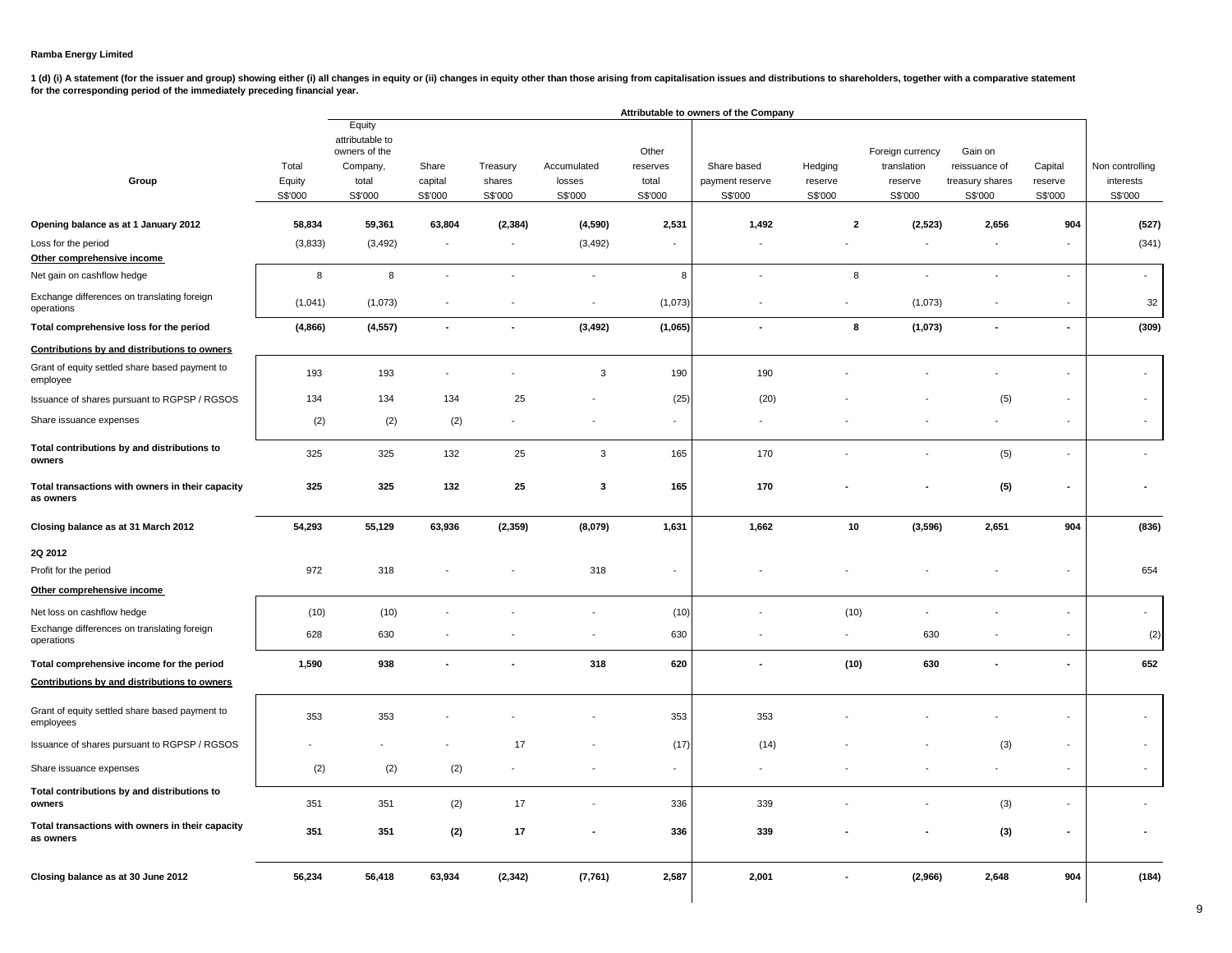1 (d) (i) A statement (for the issuer and group) showing either (i) all changes in equity or (ii) changes in equity other than those arising from capitalisation issues and distributions to shareholders, together with a<br>com

|                                                               |                            |                                                                            |                             |                               |                                  | Attributable to owners of the Company |                                           |                                                       |                                                        |                               |                                         |
|---------------------------------------------------------------|----------------------------|----------------------------------------------------------------------------|-----------------------------|-------------------------------|----------------------------------|---------------------------------------|-------------------------------------------|-------------------------------------------------------|--------------------------------------------------------|-------------------------------|-----------------------------------------|
| Group                                                         | Total<br>Equity<br>S\$'000 | Equity<br>attributable to<br>owners of the<br>Company,<br>total<br>S\$'000 | Share<br>capital<br>S\$'000 | Treasury<br>shares<br>S\$'000 | Accumulated<br>losses<br>S\$'000 | Other<br>reserves<br>total<br>S\$'000 | Share based<br>payment reserve<br>S\$'000 | Foreign currency<br>translation<br>reserve<br>S\$'000 | Gain on<br>reissuance of<br>treasury shares<br>S\$'000 | Capital<br>reserve<br>S\$'000 | Non controlling<br>interests<br>S\$'000 |
| Opening balance as at 30 June 2012                            | 56,234                     | 56,418                                                                     | 63,934                      | (2, 342)                      | (7, 761)                         | 2,587                                 | 2,001                                     | (2,966)                                               | 2,648                                                  | 904                           | (184)                                   |
| 3Q 2012<br>Loss for the period                                | (2,704)                    | (2,628)                                                                    |                             |                               | (2,628)                          | ÷,                                    |                                           |                                                       |                                                        |                               | (76)                                    |
| Other comprehensive income                                    |                            |                                                                            |                             |                               |                                  |                                       |                                           |                                                       |                                                        |                               |                                         |
| Exchange differences on translating foreign<br>operations     | (1, 842)                   | (1, 843)                                                                   |                             |                               |                                  | (1, 843)                              |                                           | (1, 843)                                              |                                                        |                               | $\mathbf{1}$                            |
| Total comprehensive income for the period                     | (4, 546)                   | (4, 471)                                                                   |                             | $\overline{a}$                | (2,628)                          | (1, 843)                              | $\overline{\phantom{a}}$                  | (1, 843)                                              | $\overline{\phantom{a}}$                               | $\overline{\phantom{a}}$      | (75)                                    |
| Contributions by and distributions to owners                  |                            |                                                                            |                             |                               |                                  |                                       |                                           |                                                       |                                                        |                               |                                         |
| Grant of equity settled share based payment to<br>employees   | 582                        | 582                                                                        |                             | ÷,                            |                                  | 582                                   | 582                                       |                                                       |                                                        | ÷.                            | $\overline{\phantom{a}}$                |
| Issuance of shares pursuant to RGPSP / RGSOS                  |                            | $\blacksquare$                                                             |                             | 222                           |                                  | (222)                                 | (166)                                     |                                                       | (56)                                                   | ÷,                            | $\omega$                                |
| Share issuance expenses                                       | (2)                        | (2)                                                                        | (2)                         |                               | ä,                               | ÷,                                    |                                           |                                                       |                                                        | ÷,                            |                                         |
| Expiry of employee share options                              |                            |                                                                            |                             | $\overline{\phantom{a}}$      | 236                              | (236)                                 | (236)                                     |                                                       |                                                        | $\blacksquare$                | $\mathbf{r}$                            |
| Total contributions by and distributions to<br>owners         | 580                        | 580                                                                        | (2)                         | 222                           | 236                              | 124                                   | 180                                       |                                                       | (56)                                                   | ٠                             |                                         |
| Total transactions with owners in their capacity<br>as owners | 580                        | 580                                                                        | (2)                         | 222                           | 236                              | 124                                   | 180                                       |                                                       | (56)                                                   | ٠                             |                                         |
| Balance as at 30 September 2012                               | 52,268                     | 52,527                                                                     | 63,932                      | (2, 120)                      | (10, 153)                        | 868                                   | 2,181                                     | (4,809)                                               | 2,592                                                  | 904                           | (259)                                   |
| 4Q 2012                                                       |                            |                                                                            |                             |                               |                                  |                                       |                                           |                                                       |                                                        |                               |                                         |
| Loss for the period                                           | (1,899)                    | (1,820)                                                                    |                             |                               | (1,820)                          | ÷,                                    |                                           |                                                       |                                                        |                               | (79)                                    |
| Other comprehensive income                                    |                            |                                                                            |                             |                               |                                  |                                       |                                           |                                                       |                                                        |                               |                                         |
| Exchange differences on translating foreign<br>operations     | (7)                        | $\overline{\phantom{a}}$                                                   |                             |                               | ÷                                | $\overline{\phantom{a}}$              |                                           |                                                       |                                                        |                               | (7)                                     |
| Total comprehensive income for the period                     | (1,906)                    | (1,820)                                                                    |                             | $\ddot{\phantom{a}}$          | (1,820)                          | ä,                                    | $\overline{\phantom{a}}$                  |                                                       |                                                        |                               | (86)                                    |
| Contributions by and distributions to owners                  |                            |                                                                            |                             |                               |                                  |                                       |                                           |                                                       |                                                        |                               |                                         |
| Grant of equity settled share based payment to<br>employees   | 491                        | 491                                                                        | 324                         |                               | 13                               | 154                                   | 154                                       |                                                       |                                                        |                               | ÷,                                      |
| Issuance of shares pursuant to RGPSP / RGSOS                  |                            |                                                                            |                             | 374                           | $\overline{\phantom{a}}$         | (374)                                 | (528)                                     |                                                       | 154                                                    | $\blacksquare$                | $\sim$                                  |
|                                                               |                            |                                                                            |                             |                               |                                  |                                       |                                           |                                                       |                                                        |                               |                                         |
| Transfer of capital reserve to revenue reserve                |                            |                                                                            |                             |                               | 556                              | (556)                                 |                                           |                                                       |                                                        | (556)                         | $\sim$                                  |
| Total contributions by and distributions to<br>owners         | 491                        | 491                                                                        | 324                         | 374                           | 569                              | (776)                                 | (374)                                     |                                                       | 154                                                    | (556)                         |                                         |
| Total transactions with owners in their capacity<br>as owners | 491                        | 491                                                                        | 324                         | 374                           | 569                              | (776)                                 | (374)                                     |                                                       | 154                                                    | (556)                         |                                         |
| Balance as at 31 December 2012                                | 50,853                     | 51,198                                                                     | 64,256                      | (1,746)                       | (11, 404)                        | 92                                    | 1,807                                     | (4,809)                                               | 2,746                                                  | 348                           | (345)                                   |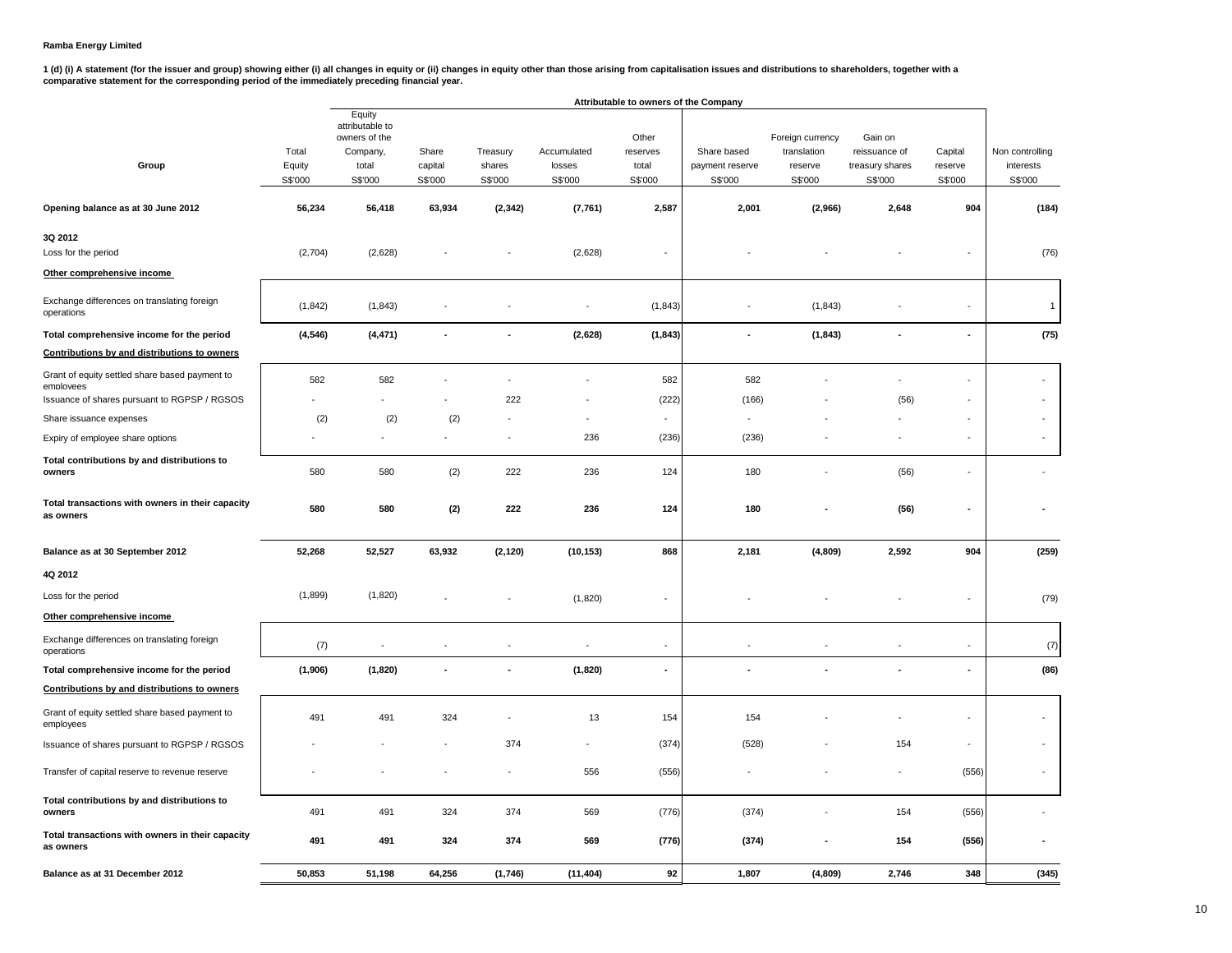1 (d) (i) A statement (for the issuer and group) showing either (i) all changes in equity or (ii) changes in equity other than those arising from capitalisation issues and distributions to<br>shareholders, together with a com

|                                                                                         |          |                          |                          |                | Other                    |                              | Gain on                  |
|-----------------------------------------------------------------------------------------|----------|--------------------------|--------------------------|----------------|--------------------------|------------------------------|--------------------------|
|                                                                                         | Equity   | Share                    | Treasury                 | Accumulated    | reserve                  | Share based                  | reissuance of            |
| Company                                                                                 | total    | capital                  | shares                   | losses         | total                    | payment reserve              | treasury shares          |
|                                                                                         | S\$'000  | S\$'000                  | S\$'000                  | S\$'000        | S\$'000                  | S\$'000                      | S\$'000                  |
| Opening balance as at 1 January 2013                                                    | 53,157   | 64,256                   | (1,746)                  | (13,906)       | 4,553                    | 1,807                        | 2,746                    |
| Loss for the period                                                                     | (1, 327) | $\overline{\phantom{a}}$ | $\overline{\phantom{a}}$ | (1, 327)       | $\blacksquare$           | ÷,                           | $\overline{\phantom{a}}$ |
| Total comprehensive loss for the period                                                 | (1, 327) | ÷                        |                          | (1, 327)       | ä,                       |                              |                          |
| Contributions by and distributions to owners                                            |          |                          |                          |                |                          |                              |                          |
| Issuance of shares arising from rights issues                                           | 19,366   | 19,366                   |                          |                | ÷,                       | Ĭ.                           |                          |
| Issuance of shares pursuant to RGPSP/RGSOS                                              | 55       | 145                      | 61                       | 8              | (159)                    | (149)                        | (10)                     |
| Grant of equity settled share based payment to employees                                | 347      |                          |                          |                | 347                      | 347                          |                          |
| Share issuance expenses                                                                 | (881)    | (881)                    |                          |                |                          |                              |                          |
| Total transactions with owners in their capacity as owners                              | 18,887   | 18,630                   | 61                       | 8              | 188                      | 198                          | (10)                     |
| Balance as at 31 March 2013                                                             | 70,717   | 82,886                   | (1,685)                  | (15, 225)      | 4,741                    | 2,005                        | 2,736                    |
| 2Q 2013                                                                                 |          |                          |                          |                |                          |                              |                          |
| Loss for the period                                                                     | (1, 374) | $\overline{\phantom{a}}$ | $\blacksquare$           | (1, 374)       | $\overline{\phantom{a}}$ | $\overline{\phantom{a}}$     | $\overline{\phantom{a}}$ |
| Total comprehensive loss for the period                                                 | (1, 374) |                          | ٠                        | (1, 374)       | ÷                        | ٠                            | $\overline{\phantom{a}}$ |
| Contributions by and distributions to owners                                            |          |                          |                          |                |                          |                              |                          |
| Grant of equity settled share based payment to employees                                | 648      | $\overline{a}$           | $\overline{a}$           |                | 648                      | 648                          |                          |
| Issuance of shares pursuant to RGPSP/RGSOS                                              | 98       | 65                       | 80                       |                | (47)                     | (47)                         |                          |
| Share issuance expenses                                                                 | (21)     | (21)                     |                          |                | ÷,                       |                              |                          |
| Total transactions with owners in their capacity as owners                              | 725      | 44                       | 80                       | $\blacksquare$ | 601                      | 601                          | $\blacksquare$           |
| Balance as at 30 June 2013                                                              | 70,068   | 82,930                   | (1,605)                  | (16, 599)      | 5,342                    | 2,606                        | 2,736                    |
|                                                                                         |          |                          |                          |                |                          |                              |                          |
| 3Q 2013<br>Loss for the period                                                          | (1, 203) | $\overline{\phantom{a}}$ | $\overline{\phantom{a}}$ | (1,203)        | ÷                        | ÷,                           |                          |
|                                                                                         |          | ä,                       | ٠                        |                | ٠                        |                              | $\blacksquare$           |
| Total comprehensive loss for the period<br>Contributions by and distributions to owners | (1, 203) |                          |                          | (1, 203)       |                          | ٠                            |                          |
| Grant of equity settled share based payment to employees                                | 846      |                          |                          |                | 846                      | 846                          |                          |
| Issuance of shares pursuant to RGPSP/RGSOS                                              | (3)      | 483                      | 356                      |                | (842)                    | (736)                        | (106)                    |
| Total transactions with owners in their capacity as owners                              | 843      | 483                      | 356                      |                | 4                        | 110                          | (106)                    |
| Balance as at 30 September 2013                                                         | 69,708   | 83,413                   | (1, 249)                 | (17, 802)      | 5,346                    | 2,716                        | 2,630                    |
| 4Q 2013                                                                                 |          |                          |                          |                |                          |                              |                          |
| Loss for the period                                                                     | (4, 117) | $\overline{\phantom{a}}$ | $\overline{\phantom{a}}$ | (4, 117)       | ÷,                       | $\overline{\phantom{a}}$     | $\overline{\phantom{a}}$ |
| Total comprehensive loss for the period                                                 | (4, 117) | ٠                        |                          | (4, 117)       | ۰                        |                              | $\blacksquare$           |
| Contributions by and distributions to owners                                            |          |                          |                          |                |                          |                              |                          |
| Grant of equity settled share based payment to employees                                | 960      | $\overline{a}$           | $\overline{a}$           |                | 960                      | 960                          |                          |
| Issuance of shares pursuant to RGPSP/RGSOS                                              | 57       | 859                      | 314                      |                | (1, 116)                 | (1, 116)                     |                          |
| Share issuance expenses                                                                 | (9)      | (9)                      | $\overline{\phantom{a}}$ |                | $\overline{a}$           | $\qquad \qquad \blacksquare$ | $\overline{\phantom{a}}$ |
| Total transactions with owners in their capacity as owners                              | 1,008    | 850                      | 314                      | $\blacksquare$ | (156)                    | (156)                        | $\overline{\phantom{a}}$ |
| Balance as at 31 December 2013                                                          | 66,599   | 84,263                   | (935)                    | (21, 919)      | 5,190                    | 2,560                        | 2,630                    |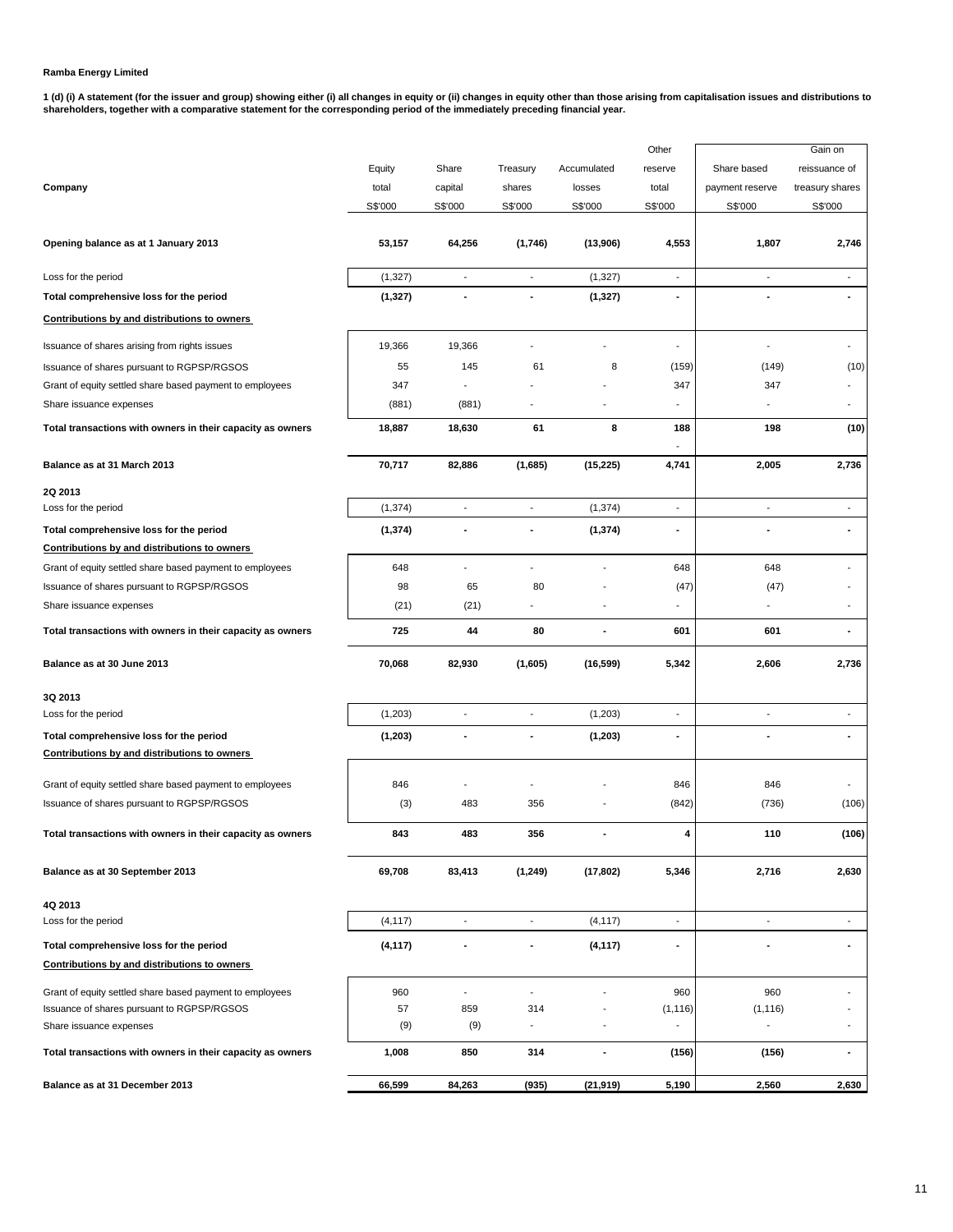1 (d) (i) A statement (for the issuer and group) showing either (i) all changes in equity or (ii) changes in equity other than those arising from capitalisation issues and distributions to shareholders,<br>together with a com

|                                                                                                          |              |                                 |                          |                                | Other                    |                                   | Gain on                  |
|----------------------------------------------------------------------------------------------------------|--------------|---------------------------------|--------------------------|--------------------------------|--------------------------|-----------------------------------|--------------------------|
|                                                                                                          | Equity       | Share                           | Treasury                 | Accumulated                    | reserve                  | Share based                       | reissuance of            |
| Company                                                                                                  | total        | capital                         | shares                   | losses                         | total                    | payment reserve                   | treasury shares          |
|                                                                                                          | S\$'000      | S\$'000                         | S\$'000                  | S\$'000                        | S\$'000                  | S\$'000                           | S\$'000                  |
| Opening balance as at 1 January 2012                                                                     | 58,104       | 63,804                          | (2, 384)                 | (7, 539)                       | 4,223                    | 1,567                             | 2,656                    |
| Loss for the period                                                                                      | (1,368)      | $\overline{a}$                  | $\overline{a}$           | (1,368)                        | $\blacksquare$           | $\overline{a}$                    | ÷                        |
| Total comprehensive income for the period                                                                | (1, 368)     |                                 |                          | (1, 368)                       | ٠                        |                                   |                          |
| Contributions by and distributions to owners                                                             |              |                                 |                          |                                |                          |                                   |                          |
| Grant of equity settled share based payment to employees                                                 | 193          | $\overline{\phantom{a}}$        |                          | 3                              | 190                      | 190                               |                          |
| Issuance of shares pursuant to RGPSP / RGSOS                                                             | 134          | 134                             | 25                       |                                | (25)                     | (20)                              | (5)                      |
| Share issuance expenses                                                                                  | (2)          | (2)                             |                          |                                |                          |                                   | ÷                        |
| Total transactions with owners in their capacity as owners                                               | 325          | 132                             | 25                       | 3                              | 165                      | 170                               | (5)                      |
| Closing balance as at 31 March 2012                                                                      | 57,061       | 63,936                          | (2, 359)                 | (8,904)                        | 4,388                    | 1,737                             | 2,651                    |
| 2Q 2012                                                                                                  |              |                                 |                          |                                |                          |                                   |                          |
| Loss for the period                                                                                      | (1,461)      | $\overline{a}$                  | $\overline{a}$           | (1,461)                        | $\overline{\phantom{a}}$ | $\overline{\phantom{a}}$          | ÷                        |
| Total comprehensive income for the period                                                                | (1,461)      | ٠                               |                          | (1,461)                        | ٠                        |                                   | ٠                        |
| Contributions by and distributions to owners                                                             |              |                                 |                          |                                |                          |                                   |                          |
| Grant of equity settled share based payment to employees                                                 | 353          |                                 |                          |                                | 353                      | 353                               |                          |
| Issuance of shares pursuant to RGPSP / RGSOS                                                             |              |                                 | 17                       |                                | (17)                     | (14)                              | (3)                      |
| Share issuance expenses                                                                                  | (2)          | (2)                             |                          |                                |                          |                                   |                          |
|                                                                                                          | 351          | (2)                             | 17                       |                                | 336                      | 339                               | (3)                      |
| Total transactions with owners in their capacity as owners                                               |              |                                 |                          |                                |                          |                                   |                          |
|                                                                                                          | 55,951       | 63,934                          | (2, 342)                 | (10, 365)                      | 4,724                    | 2,076                             | 2,648                    |
| Balance as at 30 June 2012                                                                               |              |                                 |                          |                                |                          |                                   |                          |
| 3Q 2012                                                                                                  |              |                                 |                          |                                |                          |                                   |                          |
| Loss for the period                                                                                      | (4,261)      | $\overline{\phantom{a}}$        | $\overline{a}$           | (4,261)                        | $\blacksquare$           | $\overline{\phantom{a}}$          | $\overline{\phantom{a}}$ |
| Total comprehensive income for the period                                                                | (4,261)      |                                 |                          | (4,261)                        |                          |                                   |                          |
| Contributions by and distributions to owners                                                             |              |                                 |                          |                                |                          |                                   |                          |
| Grant of equity settled share based payment to employees                                                 | 582          |                                 | $\overline{a}$           | $\overline{a}$                 | 582                      | 582                               |                          |
| Issuance of shares pursuant to RGPSP / RGSOS                                                             |              |                                 | 222                      |                                | (222)                    | (166)                             | (56)                     |
| Expiry of employee options<br>Share issuance expenses                                                    | (172)<br>(2) | (2)                             |                          | 64<br>$\overline{a}$           | (236)                    | (236)<br>$\overline{\phantom{a}}$ |                          |
|                                                                                                          |              |                                 |                          |                                | $\overline{\phantom{a}}$ |                                   |                          |
| Total transactions with owners in their capacity as owners                                               | 408          | (2)                             | 222                      | 64                             | 124                      | 180                               | (56)                     |
| Balance as at 30 September 2012                                                                          | 52,098       | 63,932                          | (2, 120)                 | (14, 562)                      | 4,848                    | 2,256                             | 2,592                    |
| 4Q 2012                                                                                                  |              |                                 |                          |                                |                          |                                   |                          |
| Profit for the period                                                                                    | 643          | $\overline{\phantom{a}}$        | $\overline{\phantom{a}}$ | 643                            | $\overline{\phantom{a}}$ | $\overline{a}$                    | $\overline{\phantom{a}}$ |
| Total comprehensive income for the period                                                                | 643          | ÷.                              |                          | 643                            | ٠                        |                                   | $\blacksquare$           |
| Contributions by and distributions to owners                                                             |              |                                 |                          |                                |                          |                                   |                          |
| Grant of equity settled share based payment to employees<br>Issuance of shares pursuant to RGPSP / RGSOS | 92<br>324    | $\overline{\phantom{a}}$<br>324 | $\blacksquare$<br>374    | 13<br>$\overline{\phantom{0}}$ | 79<br>(374)              | 79<br>(528)                       | $\blacksquare$<br>154    |
| Total transactions with owners in their capacity as owners                                               | 416          | 324                             | 374                      | 13                             | (295)                    | (449)                             | 154                      |
| Balance as at 31 December 2012                                                                           | 53,157       | 64,256                          | (1,746)                  | (13,906)                       | 4,553                    | 1,807                             | 2,746                    |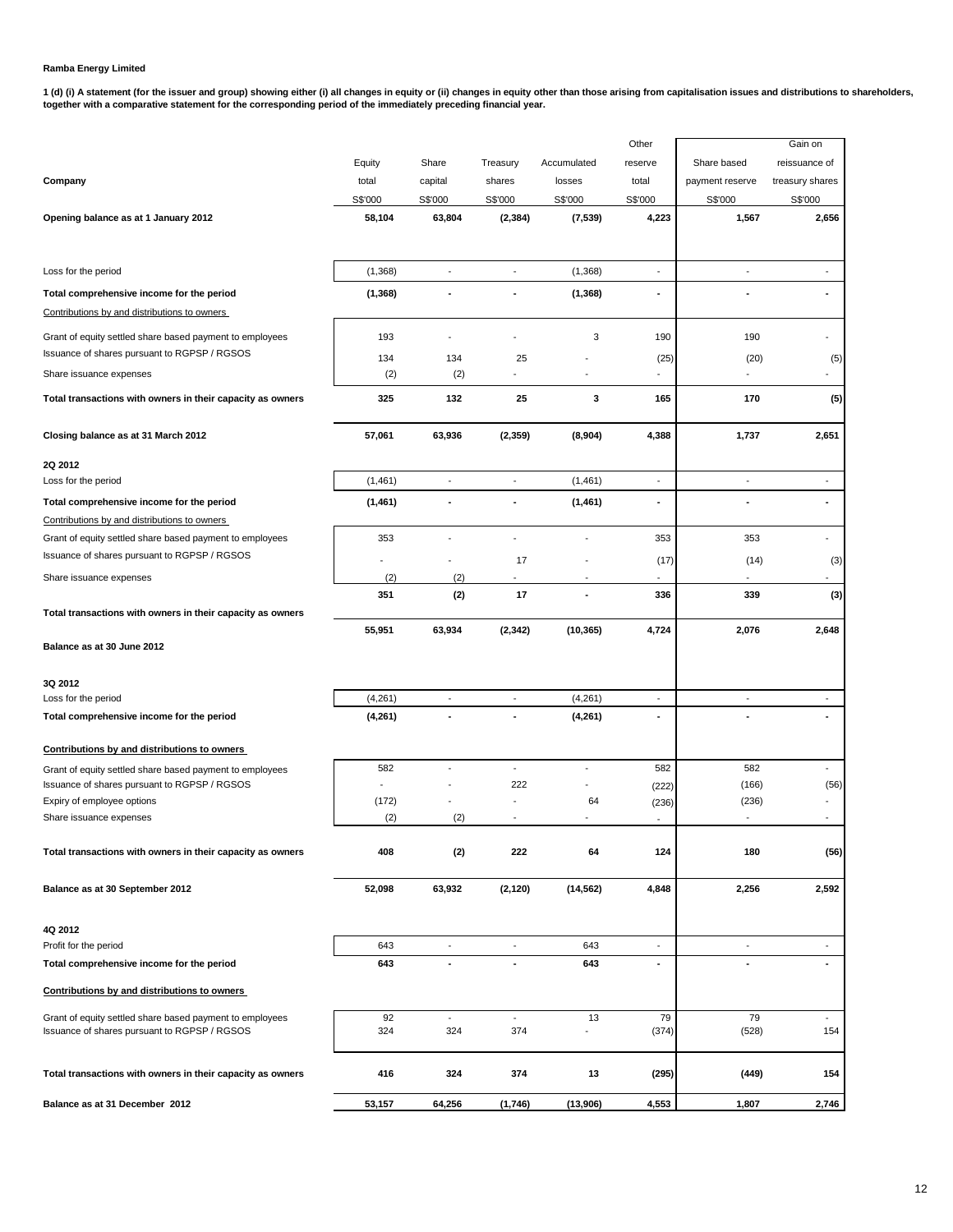**1 (d)(ii) Details of any changes in the company's share capital arising from rights issue, bonus issue, share buy-backs, exercise of share options or warrants, conversion of other issues of equity securities, issue of shares for cash or as consideration for acquisition or for any other purpose since the end of the previous period reported on. State also the number of shares that may be issued on conversion of all the outstanding convertibles as at the end of the current financial period reported on and as at the end of the corresponding period of the immediately preceding financial year.**

In February 2013, the Company issued 96,831,204 new shares from the rights issue exercise. Arising from the exercise, the share options and share awards granted pursuant to the Ramba Group Performance Share Plan ("RGPSP") and Ramba Group Stock Options Scheme ("RGSOS") which remain outstanding have been adjusted with effect from 1 March 2013. As a result, there were additional 1,875,128 and 777,905 shares under RGPSP and RGSOS being granted.

In 1Q 2013, the Company issued 322,978 under the RGPSP by way of new shares and vested 117,690 under the RGSOS by way of treasury shares.

On 22 March 2013, the Company granted 1,867,000 share options (other than controlling shareholders and their associates) to the employees at the exercise price of S\$0.505 per shares under the RGSOS. The share options will be vested over three years and are exercisable after the 1st anniversary from the grant date of share options. The share options will expire on 22 March 2018.

On the same date, the Company granted 2,744,000 share awards (other than controlling shareholders and their associates) under the RGPSP. The share awards will be released over three years from the grant date in one third proportion of the total share awards granted.

At the 24 April 2013 Annual General Meeting, the Company's shareholders approved the grant of 492,600 and 600,000 share options at the exercise price of S\$0.33 per share and S\$0.505 per share respectively and 969,000 shares awards to Mr Aditya Wisnuwardana Seky Soeryadjaya, an associate of the controlling shareholder of the Company.

In 2Q 2013, the Company vested 20,626 under the RGPSP by way of treasury shares. The Company had also issued 116,477 and 135,890 under the RGSOS by way of new shares and treasury shares respectively.

In 3Q 2013, the Company vested 691,579 and 960,935 under the RGPSP by way of treasury shares and new shares respectively.

In 4Q 2013, the Company vested 609,000 and 1,582,148 under the RGPSP by way of treasury shares and new shares respectively. In the same quarter, the Company had also issued 174,715 under the RGSOS by way of new shares.

|                                                                                                                      | As at<br>31.12.13 | As at<br>31.12.12 |
|----------------------------------------------------------------------------------------------------------------------|-------------------|-------------------|
| The number of shares that may be issued on RGPSP and<br>exercise of share options outstanding at the end of the year | 16.918.052        | 12.391.000        |

#### **1(d) (iii) To show the total number of issued shares excluding treasury shares as at the end of the current financial year end as at the end of the immediately preceding year.**

|                                                                                              | As at<br>31-Dec-13         | As at<br>31-Dec-12          |
|----------------------------------------------------------------------------------------------|----------------------------|-----------------------------|
| Total number of ordinary shares                                                              | 127.379.250                | 127.379.250                 |
| Treasury shares<br>Release of treasury shares for utilisation pursuant to share<br>placement | (11.148.000)<br>9,340,785  | (11, 148, 000)<br>7.766.000 |
| Subtotal<br>New issuance of shares                                                           | (1,807,215)<br>211.134.966 | (3,382,000)<br>114.303.762  |
| Share issuance under the Performance Share Plan & Option<br>Scheme                           | 6.934.253                  | 3,777,000                   |
| Total number of ordinary shares after treasury shares                                        | 343.641.254                | 242.078.012                 |

#### **1(d) (iv) A statement showing all sales, transfers, disposal, cancellation and/or use of treasury shares as at the end of the current financial year reported on.**

| The movement of treasury shares is as follow |             |
|----------------------------------------------|-------------|
| As at 1 January 2013                         | 3.382.000   |
| Re-issuance of treasury shares               | (1,574,785) |
| As at 31 December 2013                       | 1.807.215   |

#### **2 Whether the figures have been audited or reviewed and in accordance with which auditing standard or practice.**

The figures have not been audited nor reviewed.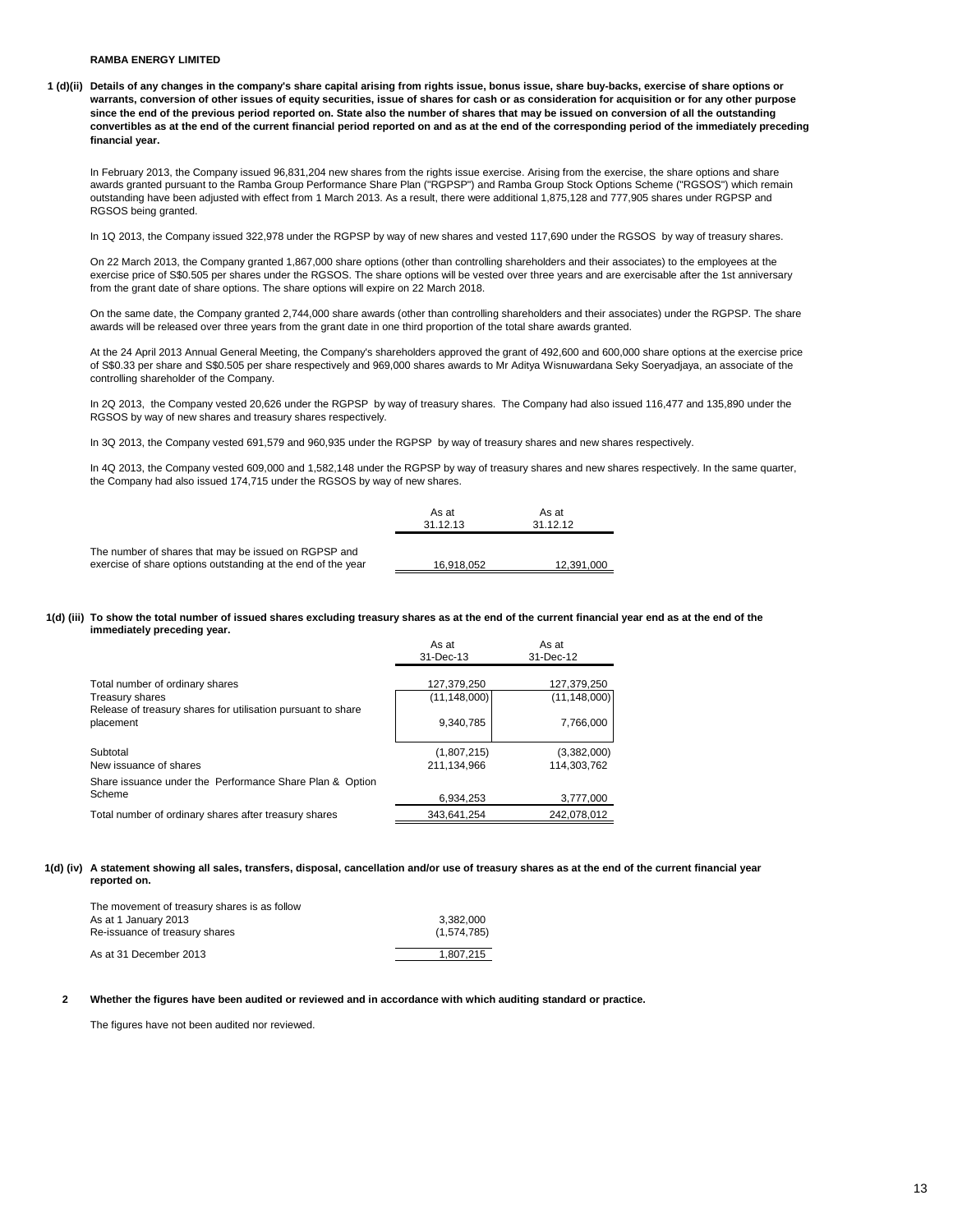- **3** Not applicable. **Where the figures have been audited or reviewed, the auditors' report (including any qualifications or emphasis of a matter)**
- **4 Whether the same accounting policies and methods of computation as in the issuer's most recently audited annual financial statements have been applied.**

The Group has applied the same accounting policies and methods of computation in the preparation of the financial statements for the current reporting period compared with those of the audited financial statements as at 31 December 2012.

**5 If there are any changes in the accounting policies and methods of computation, including any required by an accounting standard, what has changed, as well as the reasons for, and the effect of, the change.**

On 1 January 2013, the Group has adopted all the applicable new and revised Financial Reporting Standards ("FRS") and Interpretations of Financial Reporting Standards ("INT FRS") promulgated by the Accounting Standards Council that are effective for annual period beginning on or after 1 January 2013. The adoption of the new accounting standards have no effect on the financial results of the Group and Company.

**6 Earnings per ordinary share of the group for the current financial period reported on and the corresponding period of the immediately preceding financial year after deducting any provision for preference dividends.** 

| Earning per share (EPS)                                | Group                            |             |             |             |  |  |  |
|--------------------------------------------------------|----------------------------------|-------------|-------------|-------------|--|--|--|
|                                                        | 3 months ended<br>3 months ended |             | Full year   | Full year   |  |  |  |
|                                                        | 31 Dec 13                        | 31 Dec 12   | 31 Dec 13   | 31 Dec 12   |  |  |  |
| Based on the weighted average number of shares (cents) |                                  |             |             |             |  |  |  |
| - net loss attributable to shareholders                | (1.27)                           | (0.62)      | (4.54)      | (2.62)      |  |  |  |
| Weighted average number of shares                      | 343,289,904                      | 293,549,576 | 336,620,799 | 290,192,249 |  |  |  |
| On a fully diluted basis                               |                                  |             |             |             |  |  |  |
| - net loss attributable to shareholders                | (1.27)                           | (0.62)      | (4.54)      | (2.62)      |  |  |  |
| Weighted average number of shares                      | 343,289,904                      | 293,549,576 | 336,620,799 | 290.192.249 |  |  |  |

During the year ended 31 December 2013, diluted earnings per share is calculated on the same basis as basic earnings per share as there are no dilutive potential ordinary shares as at 31 December 2013.

# **7 Net assets value (for the issuer and group) per ordinary share based on issued share capital at the end of the : (a) current financial period reported on : and**

**(b) immediately preceding financial year** 

| Net Assets Value (NAV) |             | Group       | Company     |             |
|------------------------|-------------|-------------|-------------|-------------|
|                        | 31 Dec 13   | 31 Dec 12   | 31 Dec 13   | 31 Dec 12   |
| No of ordinary shares  | 343,641,254 | 242.078.012 | 343.641.254 | 242.078.012 |
| NAV (In cents)         | 17.29       | 21.15       | 19.38       | 21.96       |

**8 A review of the performance of the group, to the extend necessary for a reasonable understanding of the group's business. It must include a discussion of the following :** 

**(a) any significant factors that affected the turnover, costs, and earnings of the group for the current**

 **financial period reported on, (where applicable ) seasonal or cyclical factors; and**

**(b) any material factors that affected the cash flow, working capital, assets or liabilities of the group during the current financial period reported on** 

# **Group Income Review**

**4Q 2013 versus 4Q 2012**

The Group recorded a revenue of S\$19.0 million and a net loss after tax attributable to the shareholders of S\$4.4 million in 4Q 2013.

Lower group revenue by S\$0.2 million in 4Q 2013 was mainly due to lower revenue from Chemical Logistics business.

The total costs and operating expenses were higher by approximately S\$2.6 million in 4Q 2013 as a result of other operating expenses. Other operating expenses increased mainly due to :

a) higher exchange loss resulting from weakening Rupiah,

b) legal and professional fees and

c) provision made for doubtful trade receivables compounded by a one time recognition of gain from the sales of rights in 4Q 2012 offset with a gain on liquidation of an associate in 4Q 2013.

Net loss attributable to shareholder of the Company for 4Q 2013 was S\$4.4 million versus a net loss of S\$1.8 million in 4Q 2012.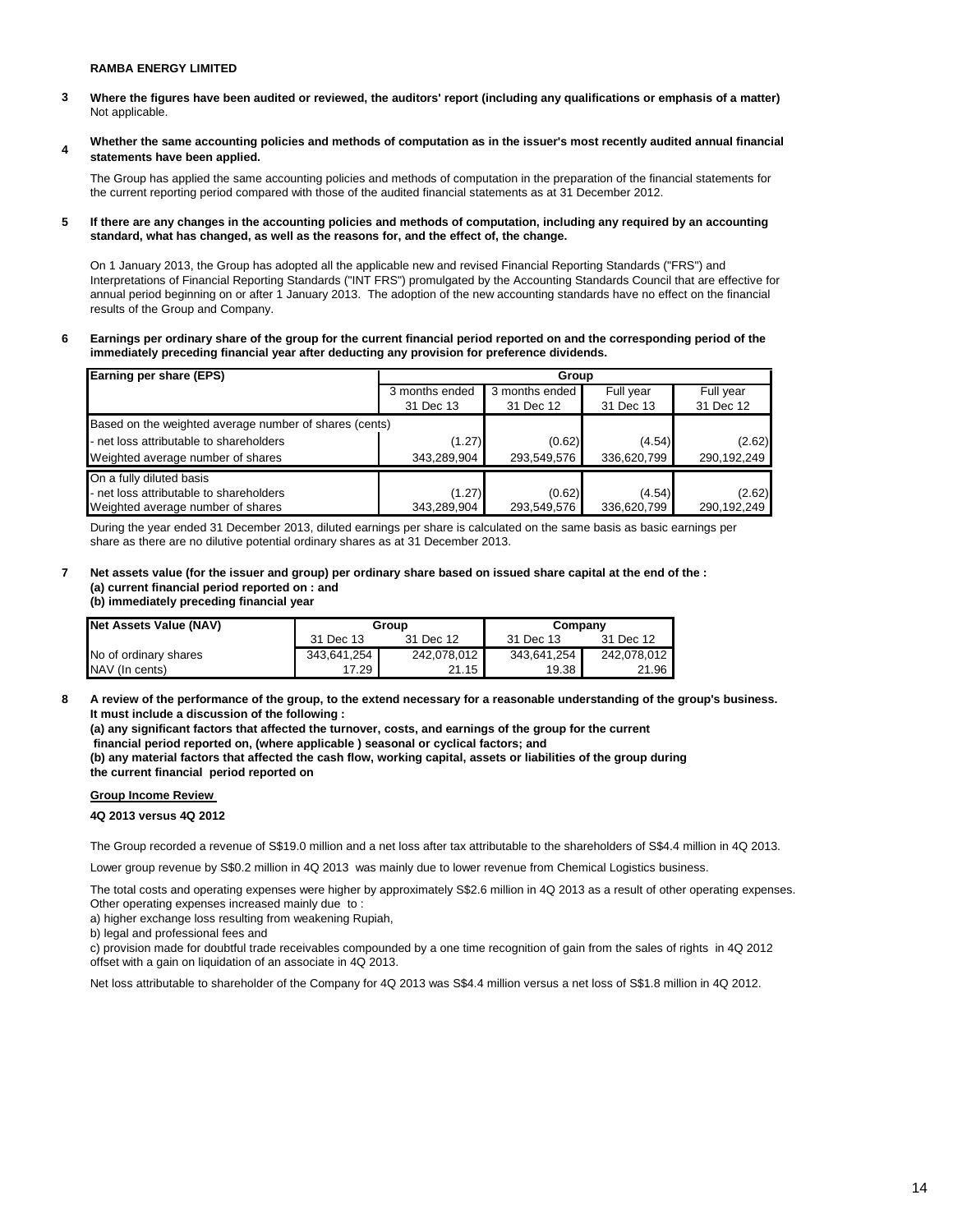#### **FY2013 versus FY2012**

Group revenue for FY 2013 was higher by S\$0.9 million from S\$75.0 million in FY 2012 mainly due to higher revenue from logistics services of S\$2.7 million, higher rental revenue of S\$0.2 million offset against a lower gas production of S\$2.0 million.

The total costs and operating expenses were higher by approximately S\$9.9 million mainly due to the following :

(a) Higher service fees and related expenses of S\$2.0 million mainly from service partners cost incurred for the logistics operation;

(b) Higher salaries and employee benefits of S\$2.3 million mainly due to the increasing operating costs from the logistics business ;

(c) Higher other operating expenses of S\$6.5 million mainly due to provision of doubtful debt on trade receivable of \$0.6 million , higher legal and professional fees of S\$0.9 million , higher exchange loss of S\$0.6 million compounded by previous year's recognition of one time write back on provision for doubtful cash call of S\$2.5 million, and gain from sales of rights of S\$1.2 million, offset with

(d) lower royalties payment of S\$0.3 million as a result of lower gas production.

Net loss attributable to shareholders of the Company was S\$15.3 million in FY 2013 versus a net loss of S\$ 7.6 million in FY 2012.

# **8 Notes to Balance Sheet**

#### **Group**

Non-current assets increased by S\$18.4 million to S\$81.0 million mainly due to the increase in the investment for exploration and evaluation assets by S\$13.8 million , resulting from drilling and exploration activities carried out for the Lemang and Jatirarangon blocks.

Current liabilities increased by S\$6.2 million to S\$34.8 million due to an external loan of S\$3.6 million and higher trade payables of S\$1.8 million as a result of oil and gas activities.

Due to the higher trade payables and net increase in short term borrowings, the Group had a net current liabilities as at year end.

#### **Notes to Cashflow Statement**

#### **Group**

The Group generated a positive cash flow from operating activities of S\$2.6 million in 4Q 2013. The year to date for the Group operating activities was however negative being net S\$1.1 million used for operating activities.

Cash and bank balance for FY 2013 increased by S\$1.1 million mainly due to the increased borrowings.

#### **9 Where a forecast, or a prospect statement, has been previously disclosed to shareholders, any variance between it and the actual results**

#### Not applicable

**10 A commentary at the date of the announcement of the significant trends and competitive conditions of the industry in which the group operates and any known factors or events that may affect the group in the next reporting period and the next 12 months.** 

#### **Oil and Gas Business**

The Group has evolved from a primarily logistics business into a diversified company with distinct segments ; (a) oil and gas , (b) logistics and (c) commercial real estate. The Group is confident that oil and gas will remain the mainstay of the Group's business, given the importance of the oil and gas industry and how it plays a key role in driving the global economy. Nevertheless, the exploration and production of oil and gas is a high capital intensive business which uses highly complex processes and state of art technology. Given the recent discoveries and positive test results at the Lemang block, the Group shall work towards development of the Akatara-Selong cluster and subsequently commercial production. As the Group still has oil and gas fields which are in the exploration phase, the Group can still expect to continue incurring high capital costs to fund the necessary exploration and future development activities.

#### **Logistics Business**

The logistics business in Singapore is challenging due to the rising costs such as manpower and vehicle running costs, including diesel price and parking charges. We are also closely monitoring our chemical logistics business in light of its performance over the past three years. Notwithstanding the above, the Group will continue in its efforts to grow its logistics business. The Group's vast experience in this industry will be a positive contribution to its continuing efforts to improve its position in the market place. Notwithstanding the maturing market and the competitive environment, the Group is in familiar territory and it expects the logistics business to have a positive impact on the Group's business.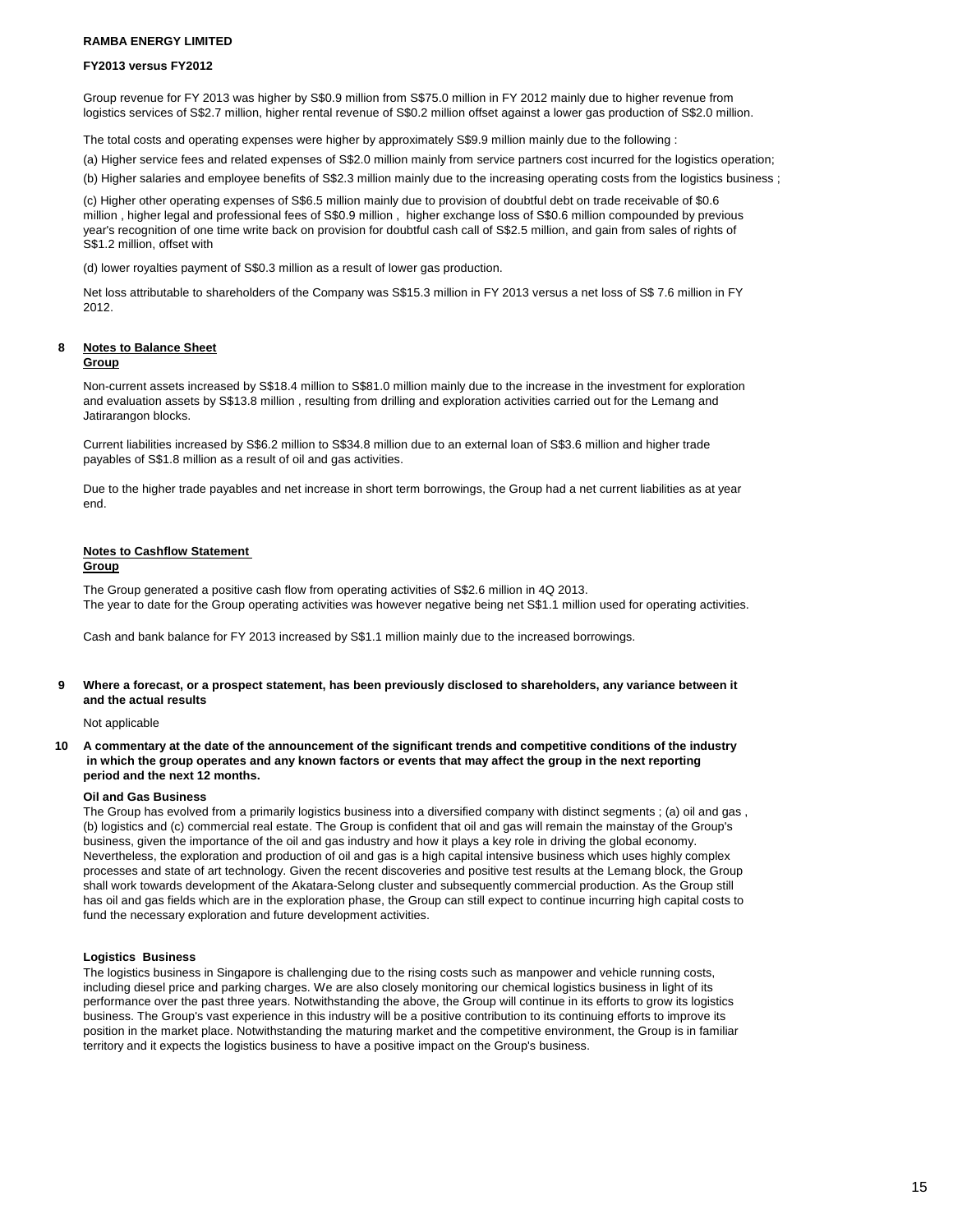# **11 Dividend**

(a) Current Financial Period Reported On Any dividend declared for the current financial period reported on ? No

(b) Corresponding Period of the Immediately Preceding Financial Year Any dividend declared for the corresponding period of the immediately preceding financial year ? No

(c) Date Payable - Not Applicable (d) Books closure date - Not Applicable

# **12 If no dividend has been declared (recommended), a statement to that effect.**

No dividend for year ended 31 December 2013 is recommended.

**13 If the Group has obtained a general mandate from shareholders for Interested Person Transactions ("IPT"), the aggregate value of such transactions as required under Rule 920(1)(a)(ii). If no IPT mandate has been obtained, a statement to that effect.** 

No IPT general mandate has been obtained from the shareholders.

**14 Please disclose the status on the use of proceeds raised from IPO and any offerings pursuant to Chapter 8 and whether the use of proceeds is in accordance with the stated use. Where the proceeds have been used for working capital purpose, a breakdown with specific details on how the proceeds have been applied must be disclosed.** 

The Company has progressively announced via SGXNET on the utilisation of the net proceeds raised from the rights issue amounting to S\$18.4 million on 1 February 2013 (the "Net Proceeds"). As at to date, the Net Proceeds has been fully utilised and is in line with the intended uses as stated in the Offer Information Statement. Please refer to the SGX announcement on 17 July 2013 for further details.

**15 In the review of the performance, the factors leading to any material changes in contributions to turnover and earnings by the geographical segments (of the group) in the form presented in the issuer's most recently audited financial statement with comparative information for the immediate preceding year.** 

# **Business Segment**

Increase in revenue from logistics segment by approximately 3.7% from S\$63.6 million to S\$66.0 million due to the full year accounting for the logistics contract in Indonesia.

Logistics segment loss was mainly due to foreign exchange loss , higher manpower and operating costs.

Lower oil and gas revenue resulted from lower gas production in the current year. Oil and gas segment loss was mainly due to increased activities for Lemang block, lower production from Jatirarangon block and this was compounded by previous year's recognition of a one time write back of provision for doubtful cash call receivable of S\$2.5 million, and gain from sales of rights shares of S\$1.2 million.

The loss in rental segment was a result of legal fees and other costs for the legal proceeding announced via SGXNET on 9 January 2014.

# **Geographical Segment**

During the year, higher revenue from Indonesia was mainly attributable to the logistics business ; this was negated to a lesser extent by lower tonnage in Singapore due to a challenging external environment.

The increase in non current assets from the Indonesia segment was largely due to the capital expenditure incurred on new drilling for Jatirarangon and Lemang blocks.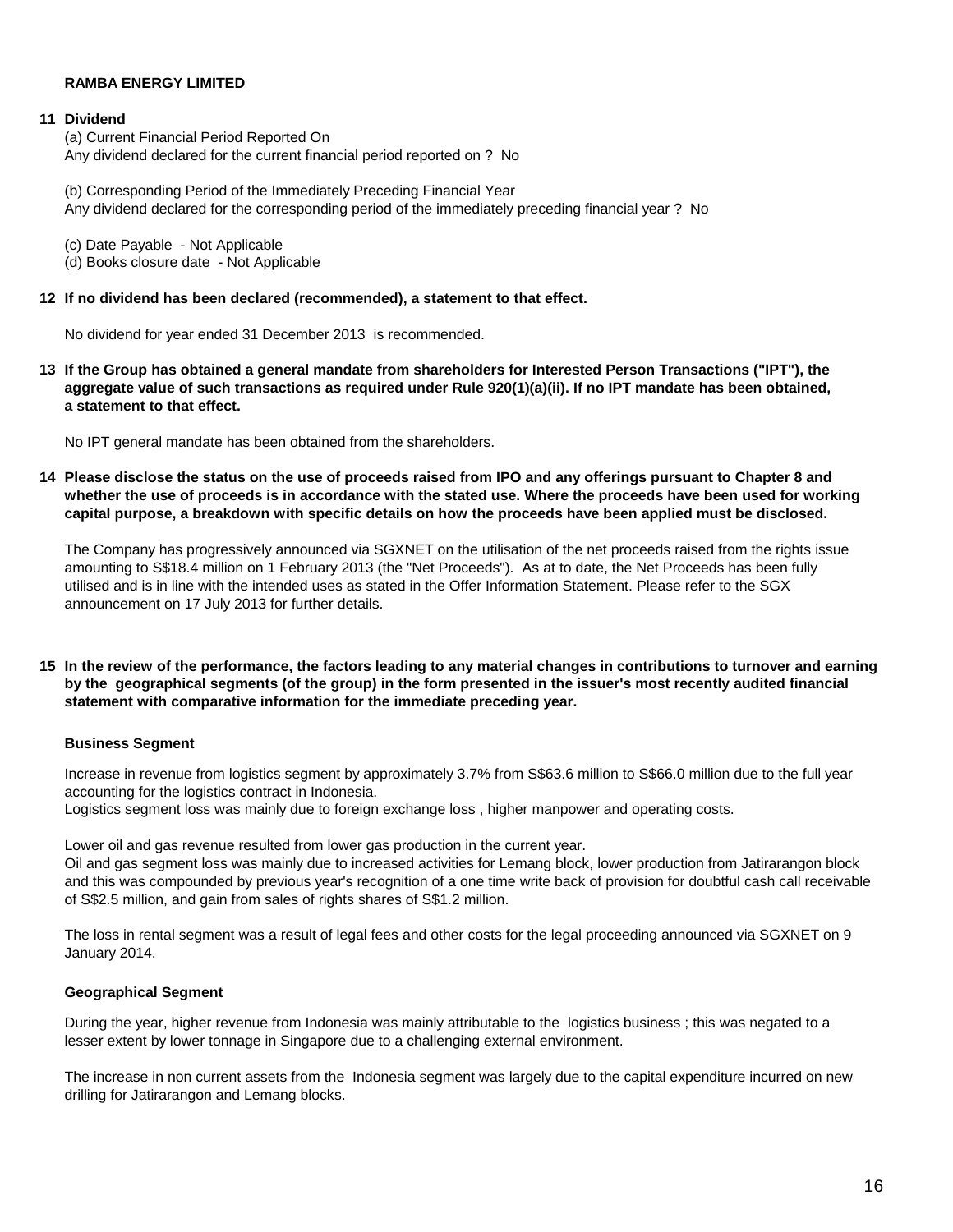# **Ramba Energy Limited Operating segment information**

**For the financial year ended 31 December 2013**

|                                        | Oil & Gas | Logistics | Rental         | Corporate | <b>Eliminations /</b><br><b>Adjustments</b> | <b>Total</b> |
|----------------------------------------|-----------|-----------|----------------|-----------|---------------------------------------------|--------------|
|                                        | \$'000    | \$'000    | \$'000         | \$'000    | \$'000                                      | \$'000       |
| Revenue:                               |           |           |                |           |                                             |              |
| Sales to external customers            | 6,050     | 63,194    | 3,628          |           |                                             | 72,872       |
| Other income                           | 256       | 2,669     | 3              | 44        |                                             | 2,972        |
| Inter-segment sales                    | 266       | 128       | 219            | 96        | (709)                                       |              |
| <b>Total revenue</b>                   | 6,572     | 65,991    | 3,850          | 140       | (709)                                       | 75,844       |
| Segment loss                           | (1, 553)  | (3, 176)  | (514)          | (8,073)   |                                             | (13, 316)    |
| Finance costs                          |           |           |                |           |                                             | (696)        |
| Loss before tax                        |           |           |                |           |                                             | (14, 012)    |
| Taxation                               |           |           |                |           |                                             | (1,655)      |
| Net loss for the year                  |           |           |                |           |                                             | (15,667)     |
| Interest income                        |           | 18        | $\overline{2}$ |           |                                             | 20           |
| Depreciation and amortisation expenses | 610       | 2,330     | 130            | 130       | 36                                          | 3,236        |
| Other non-cash expenses                | 320       | 2,441     | 5              | 2,005     | 100                                         | 4,871        |
| <b>Assets</b>                          |           |           |                |           |                                             |              |
| Additions to non-current assets        | 17,003    | 482       | 72             | 133       |                                             | 17,690       |
| Segment assets                         | 75,502    | 25,192    | 3,570          | 1,031     | 1,713                                       | 107,008      |
| Segment liabilities                    | 16,651    | 15,859    | 3,845          | 5,543     | 6,450                                       | 48,348       |

# **Ramba Energy Limited Operating segment information**

# **For the financial year ended 31 December 2012**

|                                                    | Oil & Gas | Logistics | Rental                   | Corporate | <b>Eliminations /</b><br><b>Adjustments</b> | <b>Total</b> |
|----------------------------------------------------|-----------|-----------|--------------------------|-----------|---------------------------------------------|--------------|
|                                                    | \$'000    | \$'000    | \$'000                   | \$'000    | \$'000                                      | \$'000       |
| Revenue:                                           |           |           |                          |           |                                             |              |
| Sales to external customers                        | 8,005     | 60,103    | 3,458                    |           |                                             | 71,566       |
| Other income                                       | 313       | 3,071     | 2                        | 24        |                                             | 3,410        |
| Inter-segment sales                                | 240       | 450       | 219                      | 46        | (955)                                       |              |
| Total revenue                                      | 8,558     | 63,624    | 3,679                    | 70        | (955)                                       | 74,976       |
| Segment profit / (loss)                            | 4,181     | 69        | 215                      | (8, 887)  |                                             | (4, 422)     |
| Finance costs                                      |           |           |                          |           |                                             | (535)        |
| Share of results of a joint venture                |           | (5)       | $\overline{\phantom{0}}$ |           |                                             | (5)          |
| Loss before tax                                    |           |           |                          |           |                                             | (4, 962)     |
| Taxation                                           |           |           |                          |           |                                             | (2,502)      |
| Net loss for the year                              |           |           |                          |           |                                             | (7, 464)     |
| Interest income                                    |           | 22        | 1                        | 6         |                                             | 29           |
| Depreciation and amortisation expenses             | 1,550     | 2,091     | 168                      | 88        | 72                                          | 3,969        |
| Share of results of associates and a joint venture |           | (5)       |                          |           |                                             | (5)          |
| Other non-cash expenses                            | (2,396)   | 194       | 51                       | 1,379     | 150                                         | (622)        |
| <b>Assets</b>                                      |           |           |                          |           |                                             |              |
| Investment in associate                            |           |           |                          | 66        |                                             | 66           |
| Additions to non-current assets                    | 12,391    | 6,142     | 279                      | 329       |                                             | 19,141       |
| Segment assets                                     | 55,587    | 29,720    | 2,897                    | 2,053     | 1,849                                       | 92,106       |
| Segment liabilities                                | 12,260    | 16,859    | 2,722                    | 4,511     | 4,901                                       | 41,253       |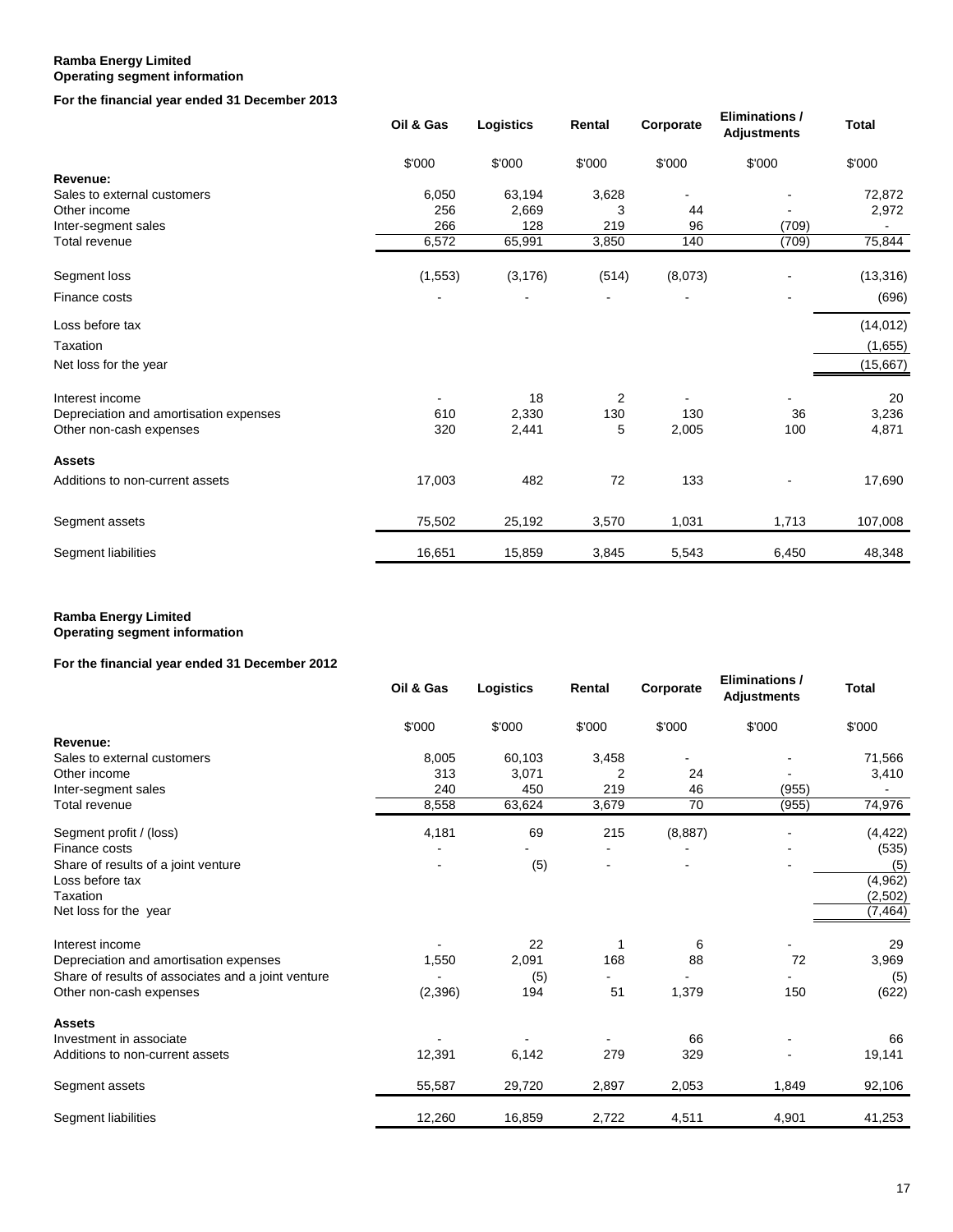# **Ramba Energy Limited Geographical information For the financial year ended 31 December 2013**

| Singapore<br>\$'000 | Indonesia<br>\$'000 | Total<br>\$'000 |
|---------------------|---------------------|-----------------|
| 45,418              | 30,426              | 75,844          |
| 8,003               | 72,890              | 80,893          |
|                     |                     |                 |
| Singapore<br>\$'000 | Indonesia<br>\$'000 | Total<br>\$'000 |
| 47,245              | 27,731              | 74,976          |
|                     |                     | 62,453          |
|                     | 8,876               | 53,577          |